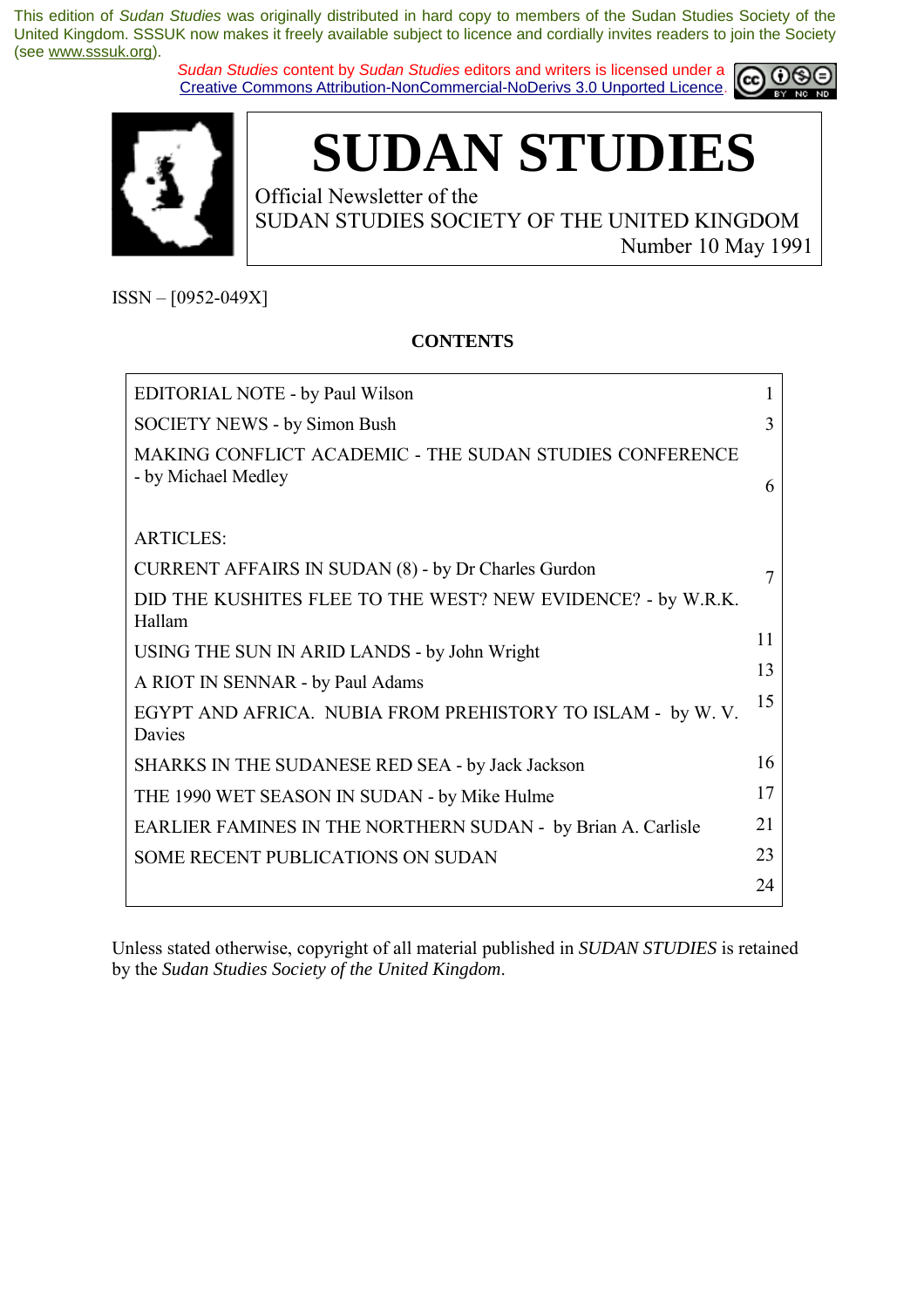**SUDAN STUDIES**: NUTTUBLE 10 (1949 1771)<br>Sudan Studies content by *Sudan Studies* editors and writers is licensed under a **co. 00** Creative Commons Attribution-NonCommercial-NoDerivs 3.0 Unported Licence.



## **EDITORIAL NOTE**  BY PAUL WILSON

Since the last issue of *Sudan Studies* the Second International Sudan Studies Conference was held at Durham. I believe all who attended would agree it was a considerable success, and a tribute to the organisational skills and hard work of Janet Starkey, Lesley Forbes, and the others involved, many of whom, I'm sure, are still only just recovering from their efforts!

The conference dinner was followed by a number of excellent speeches, none more so than that by the Guest of Honour, Richard Hill, whose spoke, with his customary self-effacement, modesty, and understatement, about the origins of the Sudan Archive. He remarked that it was actually Bill (i.e. K.D.D.) Henderson who had had the original idea for the Archive, and acknowledged the academic support he had received from Professor Thatcher and the redoubtable Mr. Foster, for whom "there was no such thing as forenames." That Richard Hill had had to employ a degree of diplomacy to get the Archive up and running is understandable, but it was new to me that skills in joinery were also required. In a rare admission of competence, Richard Hill confessed that he "knew his joints", and that, having been loaned a chisel by Mr. Teesdale, the University's carpenter, he had proceeded to make a storage box to contain the rare *firmans* and *berats* that were beginning to accumulate. He finished by declaring that Durham had become, for the Archive, "a worthy home with a worthy custodianship." His speech was followed by one in reply from Professor Yusuf Fadl Hasan, which ended with an affectionate and moving blessing in Arabic.

After the formal dinner was over, many proceeded to the Castle's Undercroft, where the master of the *`ud*, Abd al-Karim al-Kabli, gave a talk, and then a recital. This turned in truly Sudanese fashion into a party which ended, a little before 3 a.m., with a scene which must have been new even for those venerable cellars — the sight of a circle of people of numerous nationalities singing along to Kabli's version of "Auld Lang Syne."

Everybody who attended the conference will have their own ideas about it and perhaps their own comments to make, and I hope some of these will be sent to me in article form for inclusion in future issues of the newsletter. So far, I've received only the comments by Michael Medley that appear on page six of this issue.

This brings me on to a general appeal for articles. This issue contains an interesting crosssection of material, but more articles are always required, on any topic related to the Sudan, whether academic or anecdotal. Articles of greater length are also encouraged, and may be included in parts over several issues. The next newsletter will carry the first part of a long article on "Tribal Administration or No Administration ── the Choice in Western Sudan" by James Morton, together with a further extract from the piece which immediately follows. This is an account of the history and culture of the Messeriya Humr, a Baggara tribe of southern Kordofan, written by Gibril Ali, a member of that tribe currently working for the British Council in Khartoum. It is written in the delightful style that characterises the spoken Arabic of the Baggara, amongst whom the art of conversation is highly regarded, and as such is presented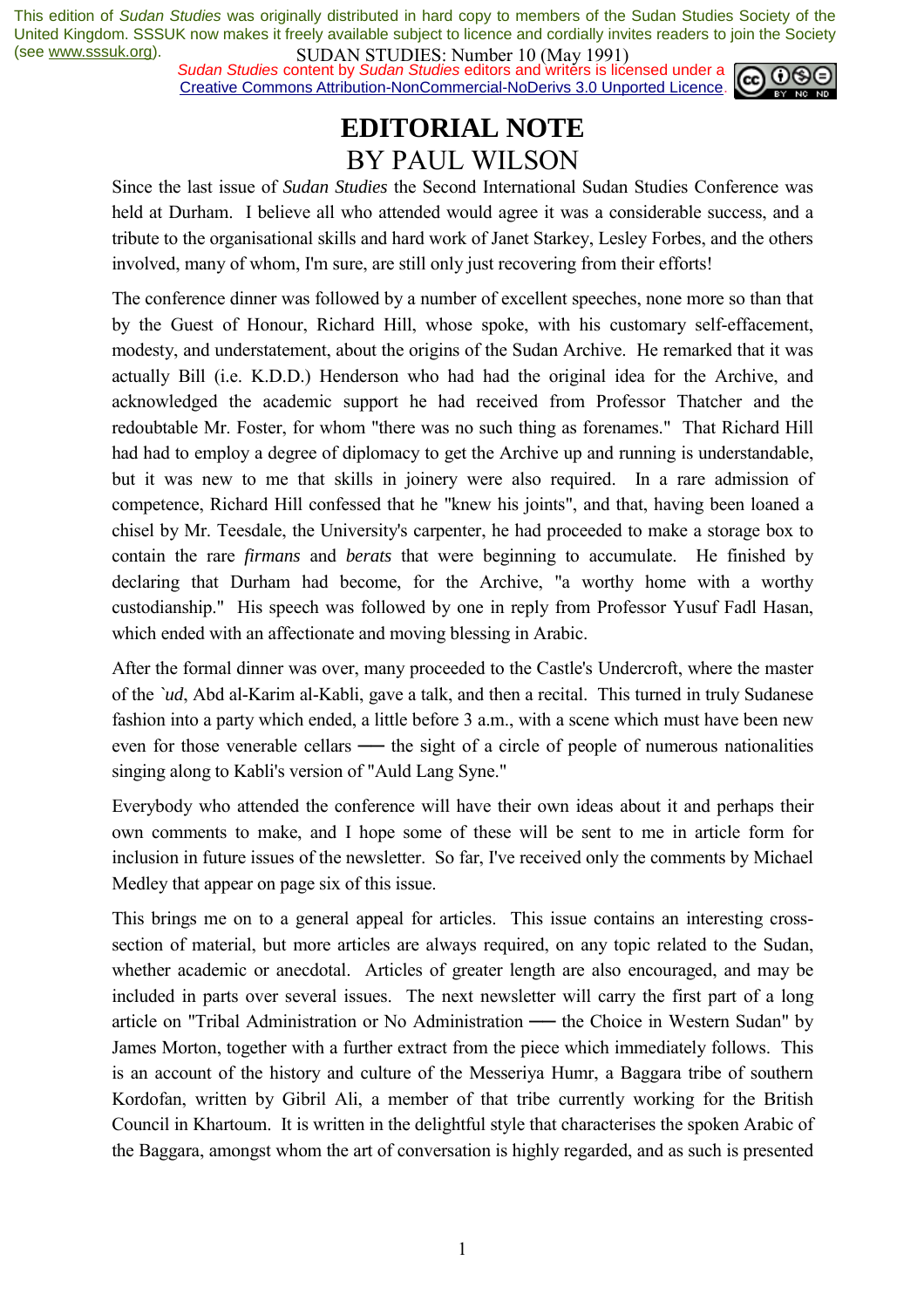**SUDAN STUDIES:** Number to *(Way 1771)*<br>Sudan Studies content by Sudan Studies editors and writers is licensed under a  $\omega$  090 Creative Commons Attribution-NonCommercial-NoDerivs 3.0 Unported Licence.



with the minimum of editorial interference. In this section he writes of some contacts with the outside world:

"As I recall, our knowledge of external affairs did not go beyond the British Empire, and some prominent names involved in conflict as the Empire was occasionally challenged. Such names included Mussolini of Italy and Hitler of Germany. A nephew of mine and of my age whose father did some business in En Nahud received the name of Mussolini by which he is still called, although his real name is Mohammed Billal Daddaw. Mohammed Billal Daddaw is white and [this] coincides with his European name. Nobody was named after Hitler but several Baggara children were nick-named Tipps in memory of Mr. Tipps, a District Commissioner in Kordofan at the time whose son, a medical student, came from the UK on a visit to Khartoum Medical School and then visited the British Council office in Khartoum. He mentioned the Messeriya to the representative of the British Council and was then referred to me. I confirmed the fact that his father's name has been given to some of our children and that he is still remembered in the vicinity of Muglad. I gave him an introductory note to introduce him to the tribe. He went there and was received by the late Babo Nimir, Nazir and Member of Parliament who hangs on his chest a medal of King George VI which was offered to my grandfather, Ali el Julla, a fighter of the Mahdi and messenger of the Khalifa Abdullahi and later on a friend of Slatin Pasha who recommended him for the native administration of the Messeriya when the country was reconquered in 1898.

"My grandfather, Ali el Julla, was among the Sudanese notables such as Sayed Sir Abdel Rahman el Mahdi, Sayed Ali el Mirghani and El Shareef el Hindi when they received King George VI when he visited Port Sudan after the Allied victory over the Nazis. The medal on Babo's chest drew the attention of Her Britannic Majesty when she visited the Sudan and went to El Obeid where she was met by tribal leaders from Kordofan. Co-incidentally Babo was among the guests in London when the Queen was crowned. Babo knew two English words, i.e. `fish' and `chicken' and these were of immense help to him in ordering food for his friend Sheikh Ali el Tom, Nazir or tribal leader of the Kababeesh, the camel-herders of the sand dunes of northern Kordofan. Ali el Tom naturally detested fish, since his sheikhdom consisted of sand dunes, deserts and oases where no fish breed. Whenever food was served for the guests invited to attend the Queen's coronation, Sheikh Ali el Tom, always sitting beside Babo Nimir, looked at him significantly. Babo would then order chicken for Sheikh Ali el Tom and fish and chicken for himself. When the Arabs, both Baggara and Kababeesh, asked what Babo and Ali el Tom did during the coronation, the answer was that Babo combed the Queen's hair while Ali el Tom arranged it in plaits in the Sudanese style..." [!]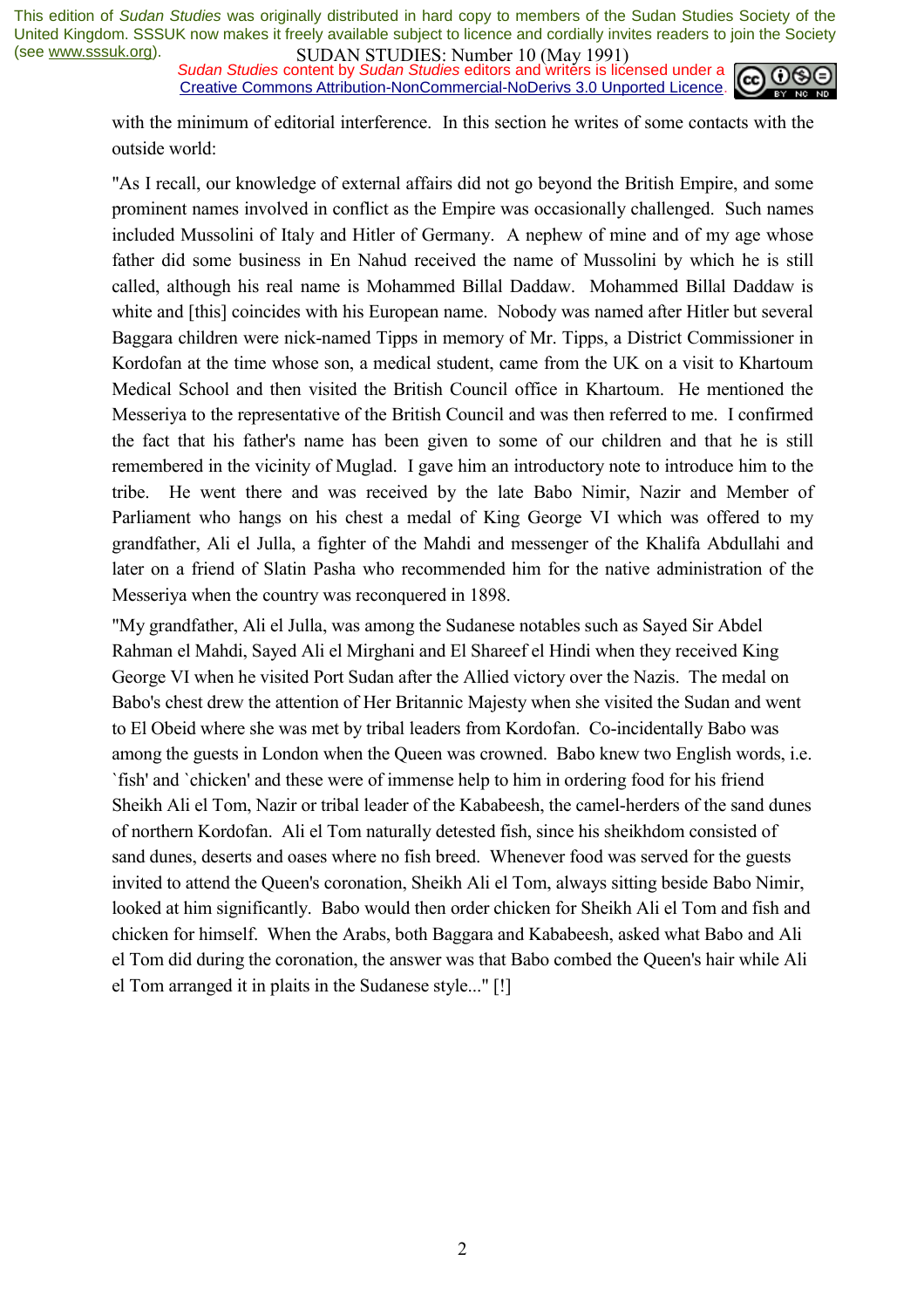**SUDAN STUDIES.** Number To (1948) 1771,<br>*Sudan Studies* content by *Sudan Studies* editors and writers is licensed under a **c c c c c** Creative Commons Attribution-NonCommercial-NoDerivs 3.0 Unported Licence.



### **SOCIETY NEWS**  BY SIMON BUSH, HONORARY SECRETARY SSSUK

Since our last issue of "Sudan Studies" in December 1990 we have held the Second International Sudan Studies Conference at Durham Castle, University of Durham, from 8-11th April. It was pleasing to see so many members of SSSUK present - as well as our fellow societies from North America, Germany and France. In particular it was a pleasure to greet so many Sudanese, from both the Sudan and those resident in the UK or USA. I am sure all those who attended the conference were impressed with the organisation of the event and the interesting programme that was provided. I am sure that you will join me in thanking Janet Starkey and Lesley Forbes for all their hard work in planning the conference.

The conference noted with concern that some members of the Sudanese academic community were refused permission, by the Sudan Government, to travel to Durham to address the conference.

Those of you who were not able to attend the Durham conference can obtain copies of the conference papers which are available in two volumes by contacting:

> Mrs Janet Starkey **CMEIS**  University of Durham South End House South Road Durham City DH1 3TS

### **NEW SOCIETY FINANCIAL YEAR AND INCREASE IN SUBSCRIPTIONS**

In my last "Society News" I mentioned that membership was starting to fall slightly. I am pleased to inform you that membership numbers are now fairly healthy. I would ask that members renew their subscriptions promptly. Unfortunately I do not have the time to send out regular reminders. New members are, of course, always welcome.

At the 1990 AGM of the Society, it was agreed that annual membership subscriptions should be raised from June 1991 to:

 United Kingdom Subscriptions: Individuals £ 8.00 (\$18.00) Institutions £14.00 (\$30.00) Europe Subscriptions:

 Individuals £ 9.00 (\$20.00)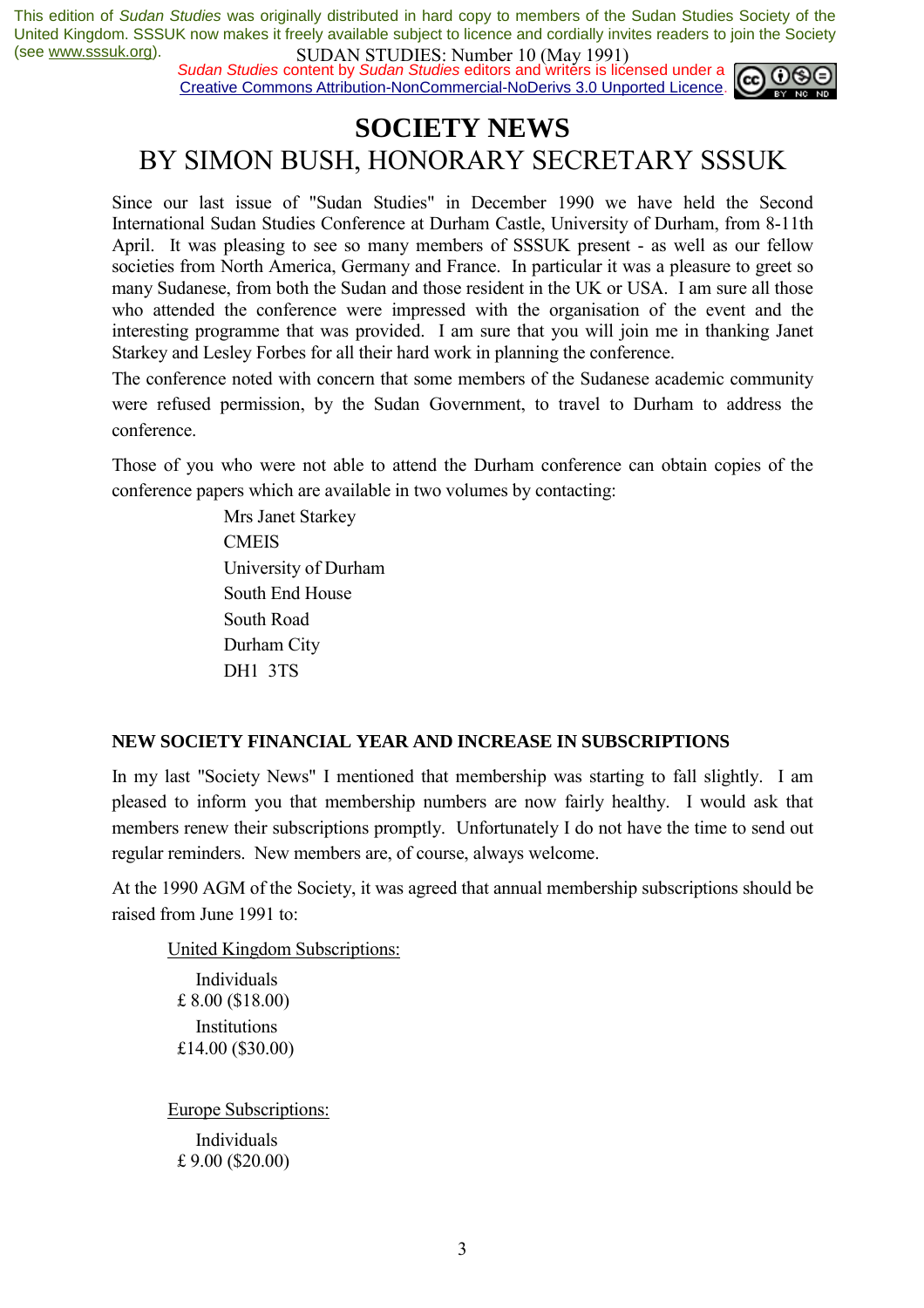*Sudan Studies* content by *Sudan Studies* editors and writers is licensed under a Creative Commons Attribution-NonCommercial-NoDerivs 3.0 Unported Licence.



**Institutions** £15.00 (\$32.00)

Rest of World Subscriptions:

| Individuals  | £10.00 $(\$22.00)$ |
|--------------|--------------------|
| Institutions | £16.00 $(\$34.00)$ |

At the same time it was agreed that it was desirable for the Society to move to a calendar year for subscriptions, starting in January 1992.

In order to effect this transition we are asking members to pay subscriptions in June 1991 to cover the period until December 1992, and rates as above thereafter. Therefore in June 1991 you should please remit:

| <b>United Kingdom Subscriptions:</b> |                    |  |
|--------------------------------------|--------------------|--|
| Individuals                          | £12.00 $(\$26.00)$ |  |
| Institutions                         | £21.00 $(\$46.00)$ |  |
| <b>Europe Subscriptions:</b>         |                    |  |
| Individuals                          | £13.50 $(\$29.00)$ |  |
| Institutions                         | £22.50 (\$47.00)   |  |
| Rest of World Subscriptions:         |                    |  |

| Individuals        |                    |
|--------------------|--------------------|
| £15.00 $(\$32.00)$ |                    |
| Institutions       | £24.00 $(\$50.00)$ |

Those members who have paid for three or more years in advance will be contacted individually about the increase.

A new bankers standing order form is enclosed for completion if you wish to pay by this method.

The Committee apologise for this increase which is caused mainly by rises in the cost of printing and postage. We hope that changing to calendar year subscriptions will simplify administrative procedures.

### **AGM AND ONE DAY SYMPOSIUM - 28TH SEPTEMBER**

Those of you who attended the Durham conference will already know that the SSSUK committee will be arranging the Annual General Meeting and One Day Symposium at London House (near Russell Square - Bloomsbury) on Saturday September 28th. For those who are not familiar with the format of the Symposium, there is provision for five or six presentations, each taking about 30 minutes. The atmosphere of the conference is informal and a high degree of academic performance is not expected. Anecdotal material is equally as welcome as work based on a formal degree of research. To identify the flavour, some previous presentations have covered subjects as diverse as Sudan's climate, experiences of an expatriate school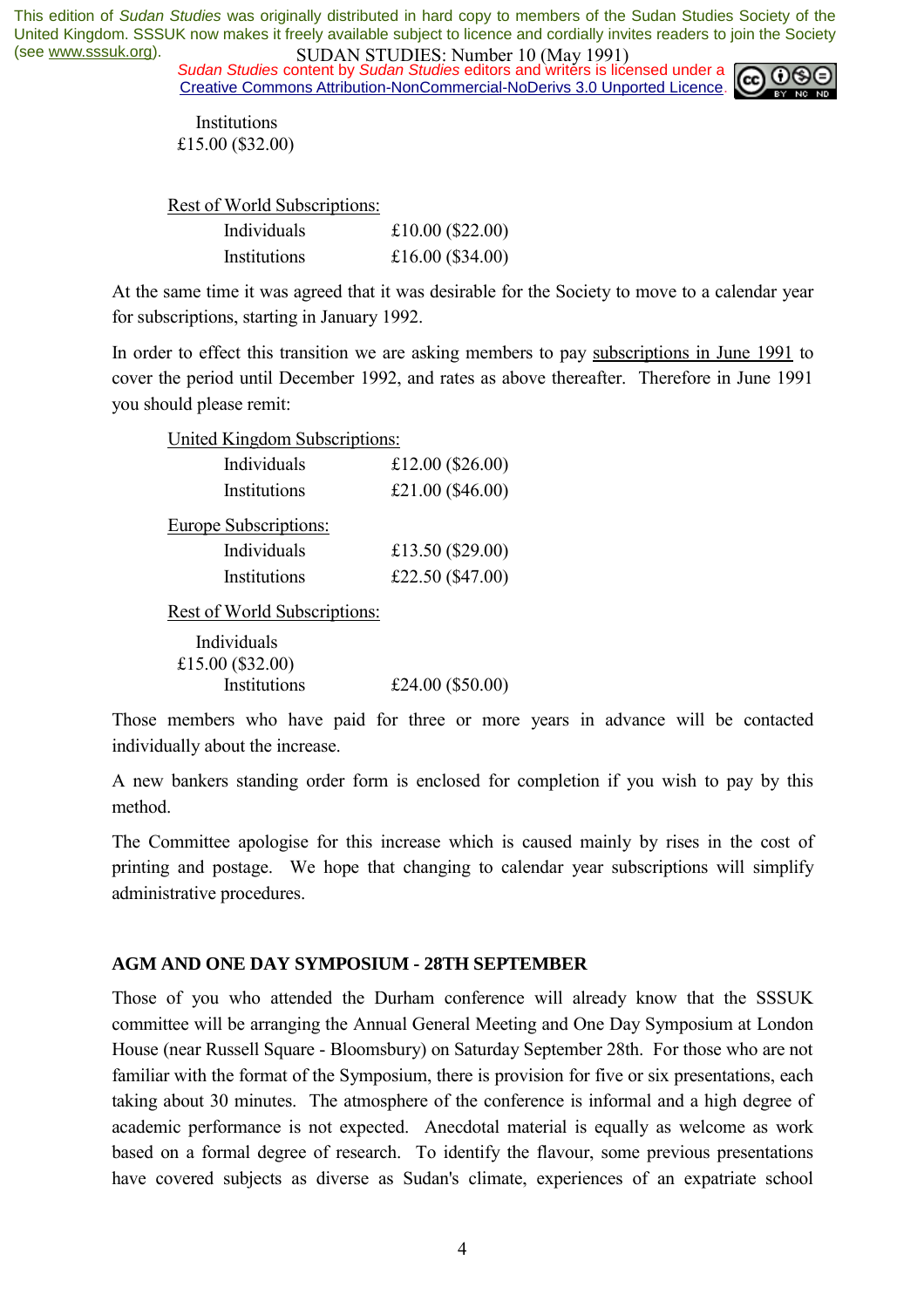**SUDAN STUDIES.** NUTTED IN (1948) 1771, Sudan Studies content by *Sudan Studies* editors and writers is licensed under a Creative Commons Attribution-NonCommercial-NoDerivs 3.0 Unported Licence.



teacher, Sudan Railways, political issues, food security, demonstration of a solar cooker and a slide presentation of life under the Red Sea.

It is always a pleasure for the committee to meet the many members of the Society, some of whom travel long distances to attend the meeting. It also proves to be an ideal opportunity to meet the many new members that have joined the Society over the previous year. I hope that those unable to attend the Durham conference will be able to join us in London. The Symposium usually starts at about 10.00am with the AGM at 12.15pm. The meeting comes to a close at about 5.30pm.

A small fee will be charged which covers the hire of the venue and refreshments (morning coffee, sandwich lunch and afternoon tea).

If you are willing to offer a presentation please contact Tony Trilsbach at the following address:

 Dr A Trilsbach 10 Thornlea Godington Park Ashford Kent TN23 3JX

I will forward a booking form and a programme in a few months.

### **FAMINE AND WAR**

The "Guardian" on May 4th 1991 reported on Sudan's vast array of problems with the headline "RACE AGAINST TIME TO SAVE SUDAN". I am sure that like me, you are grieved by the situation that Sudan faces from famine and war. I urge members to donate what they can afford to one of the many charities operating in the Sudan. It only costs £18.00 to feed and care for a young orphan in a feeding centre for one month. If you wish, please send donations (cheques or postal orders made payable to Oxfam, Save the Children or Concern Worldwide) to me and I will send donations to those agencies from the members of the SSSUK.

Some members of the SSSUK attended the "Famine Now Emergency Conference" organised by SUDAN UPDATE on 11th May 1991. Out Deputy Chairman, Peter Woodward, chaired the meeting. There was a very constructive discussion about the famine and a series of recommendations were made for presentation to the donor community, non-governmental organisations and the media.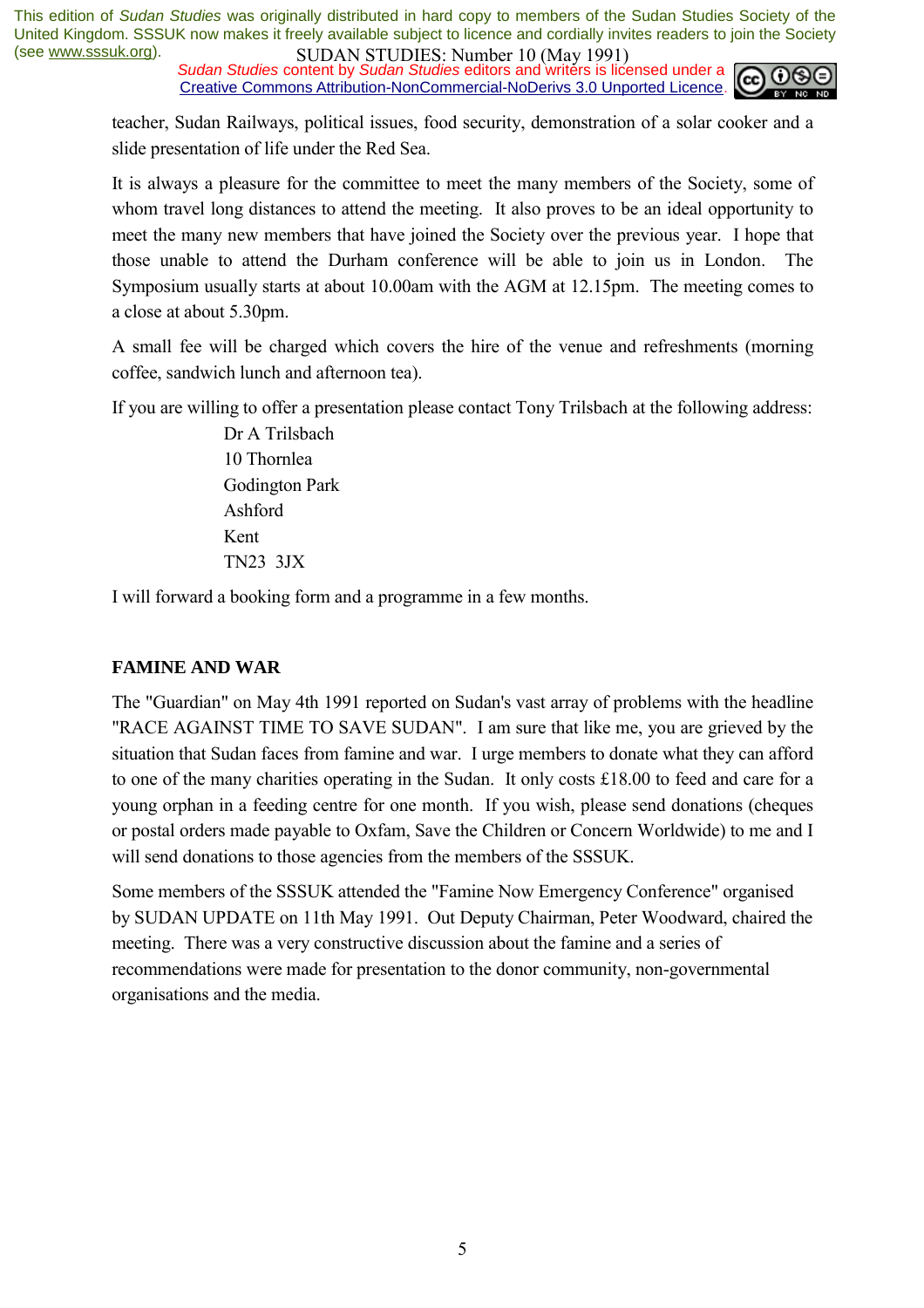**SUDAN STUDIES:** NUTTUB TO (1949 1771)<br>Sudan Studies content by Sudan Studies editors and writers is licensed under a **co. 00** Creative Commons Attribution-NonCommercial-NoDerivs 3.0 Unported Licence.



## **MAKING CONFLICT ACADEMIC - THE SUDAN STUDIES CONFERENCE**  MICHAEL MEDLEY

Many of us must have been lured to the Durham Conference by the exuberance of the programme. It was hard to resist combining a study of the archetypal role of women in the novels of Tayyib Salih, with pigs in the ancient Nile Valley. Or a solar cooker demonstration with an *`ud* recital. Or of meeting a mayor one evening and a film-maker the next. And sure enough, the diverse schedule was matched by a cornucopia of participants: administrators and scholars, Sudanese and *khawaaja*, novice and retired.

One certainly needs to find common factors in the midst of variety, but it is possible for these to be demeaning. Rather too often was a paper, or the discussion afterwards, reduced by a general attraction towards the controversy of North and South n Sudan - the attraction of opposed views to a collision of clichés. (Interestingly, almost nothing was said about South and North in the world economic order, another topic liable to be blighted by rhetoric). While few would claim that the issue is unimportant or that passionate commitment ought not to be expressed, it was a pity that a well-informed assembly should often have drawn itself into such familiar arguments; and it will be still more of a shame if the war leaves Sudanese (and Sudanist) intellectuals more expert in polemic than anything else.

Tony Trilsbach was perhaps thinking of this when, in his Convenor's Summary, he hoped that future papers would be more "detailed". I like the word "academic" also; it has the pleasurably challenging connotation of "remote from practical consequences". We don't, of course, want our studies to be cut off from the world entirely, but it seems there is much to be gained by sometimes standing aside from the railroad of foreseen implications. At Durham the exemplar *par excellence* of this liberating technique was surely Professor Abdullah al-Tayyib, whose joyful presentations had something of the nature of good poetry; a delight in odd particulars, and a way of combining them which provoked thought rather than satiating it. By this kind of activity people are reminded that they may have something more deeply in common that the impetus to conflict.

────────────────────────────────

<sup>[</sup>Michael Medley has worked as a teacher and aid administrator in Sudan].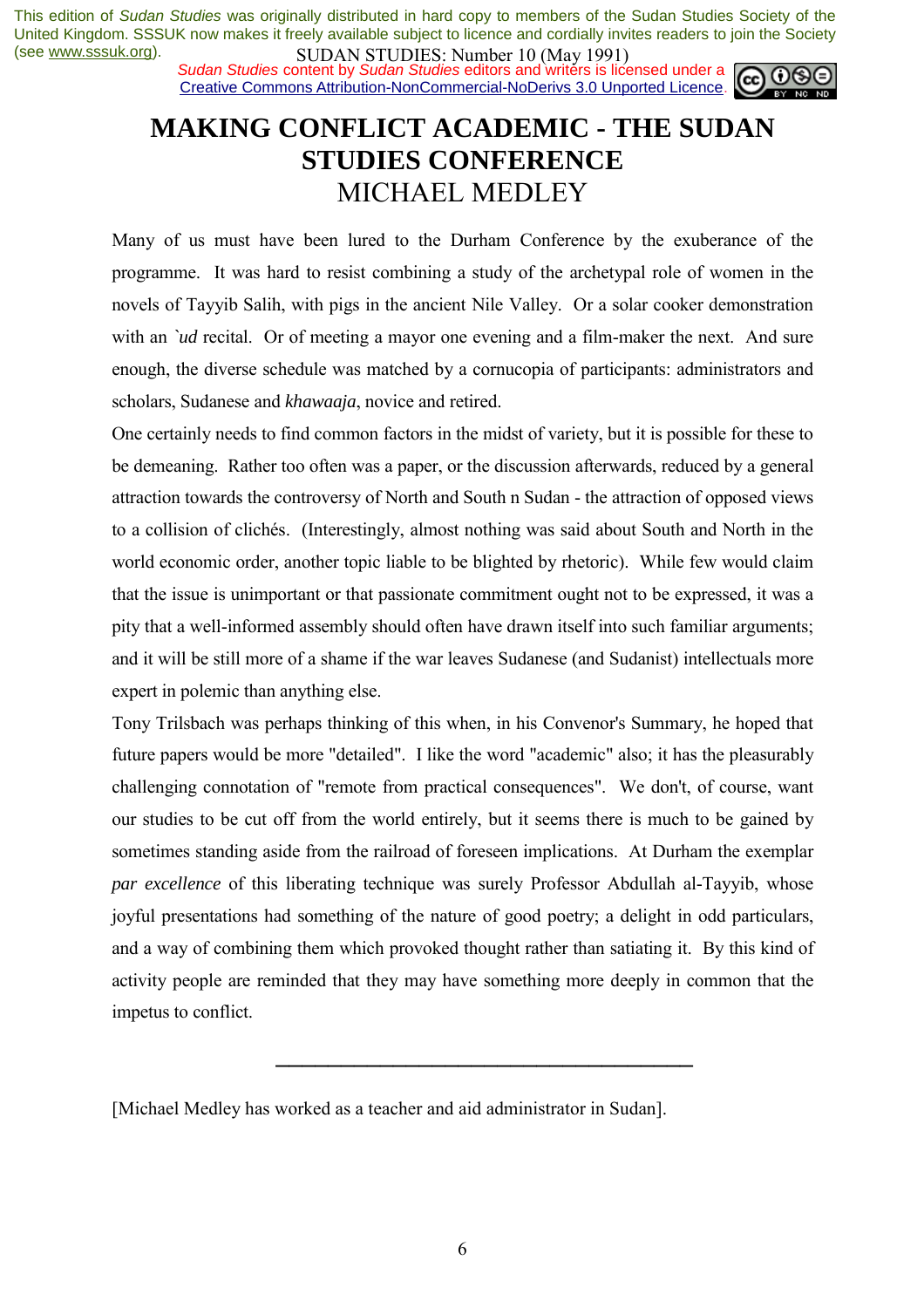*Sudan Studies* content by *Sudan Studies* editors and writers is licensed under a Creative Commons Attribution-NonCommercial-NoDerivs 3.0 Unported Licence.



# **CURRENT AFFAIRS IN SUDAN**

*Dr Charles Gurdon continues his series on contemporary political and economic issues in the Sudan. The column is particularly based on reports prepared for the Economist Intelligence Unit (EIU), but the author stresses that this column presents a personal viewpoint and does not necessarily reflect the views of the EIU, SSSUK or anyone else*.

### **The outlook is very bleak -**

Unfortunately little has changed during the past few months and it appears that the situation in Sudan is going to get much worse before it gets better. Not only will the full effects of the famine hit large areas of northern Sudan during the summer but the regime's attempts to widen its power-base will fail, a major garrison town might be captured by the SPLA, Sudan's international isolation will escalate and the economy will deteriorate still further. There is no possibility that the political and military situation will improve for the regime during the next six months or at least until the end of the famine and the rainy season. If, however, it can survive until the new year then it will be necessary to review the situation and to recognise that, as unpalatable as it may seem, it is possible that the al-Bashir regime will remain in power for a number of years.

### **- the famine will escalate -**

During the 1984/85 famine Sudan needed 650,000 tonnes of emergency food aid. This time, however, it needs 1.2 mn tonnes and only about 438,000 tonnes had been pledged by March, mainly as cereals, pulses and edible oils, and leaving a deficit of 771,000 tonnes. In fact it is tragically apparent that Sudan is now experiencing a famine, the consequences of which will exceed the disaster of the 1984/85 famine.

The price of sorghum has escalated sharply to a high of S£1,800 - S£3,200 per 90 kgs bag although by mid-April it had stabilised at around S£1,500 per bag. This, however, is still well beyond the purchasing power of most of the population when it is realised that the price was only S£300 per sack last year and inflation is around 150%.

Unfortunately both the Sudanese regime an the international donors have been playing politics over the impending famine during the past six months with disastrous consequences. It has been estimated that Sudan needed a minimum of 1.2 million tonnes of food aid. By early April 1991 only 46% had been pledged by the donors of which only 9% had arrived at Port Sudan and only 4% had been cleared from the port. By the beginning of May an estimated 99,000 tonnes of the 513,000 tonnes pledged had arrived in Port Sudan and 41,000 tonnes had moved inland.

Given that food is only now arriving at Port Sudan, rather than having been delivered at regular intervals over the past six months, it is estimated that it would take three months to clear from Port Sudan the food which has already been pledged. The enormity of the relief task is illustrated by one calculation that one loaded truck would need to leave the Port Sudan docks every eleven minutes, day and night, for nine months to supply the 1.2 mn tonnes of grain.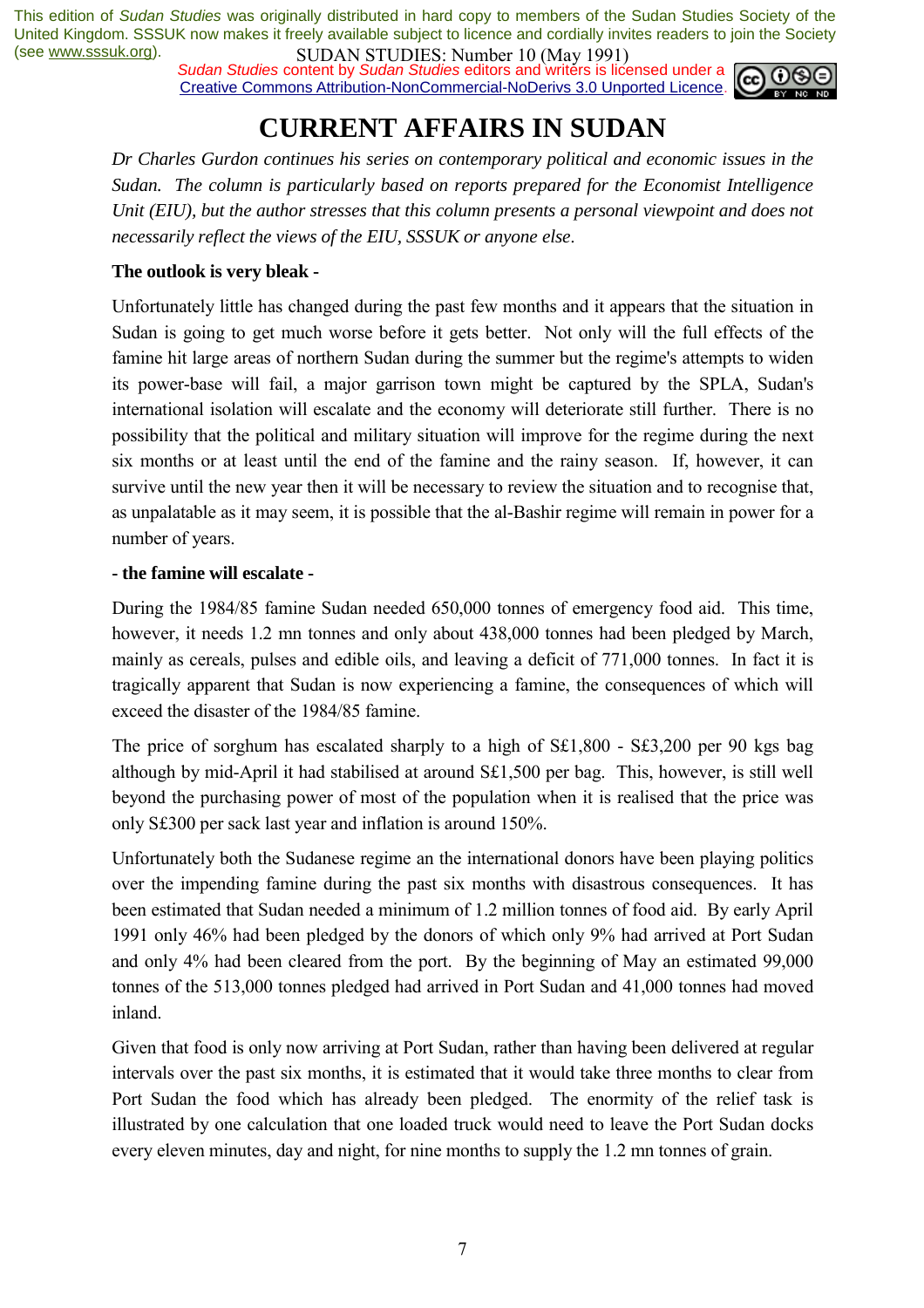**SUDAN STUDIES:** Number to *(Way 1771)*<br>Sudan Studies content by Sudan Studies editors and writers is licensed under a  $\omega$  090 Creative Commons Attribution-NonCommercial-NoDerivs 3.0 Unported Licence.



If the crisis were not bad enough already two factors are bound to make it worse. The regime's actions have made the international community far less sympathetic to Sudan's plight than in the past. Secondly the attention of the world is now focused on the plight of the Kurds and the cyclone victims in Bangladesh.

The rains are now beginning in northern Sudan and in a perverse way this will hamper rather than help the international effort to relieve the effects of famine in the drought affected areas. It appears that the lessons of the 1984/85 famine have not yet been learnt and that instead of prepositioning large stocks of food in the right places at the first sign of famine the slow response of the international community will be too little and much too late.

Neither the Sudanese government nor the international aid community have come out of the crisis with much credit. While Khartoum has, until very recently, consistently refused to admit that there even is a famine, the donors were playing politics by refusing to provide any emergency food aid until the regime, which is despised and disliked by the vast majority of the international community, acknowledged that there was a famine and made a formal request for the aid. Although both sides partially backed down the delays have meant that there was insufficient time to get the food to the affected areas before the arrival of the rains. It is still too early to estimate how many Sudanese will die in the current famine but even if the aid programme was dramatically expanded it will certainly be well over the 200,000 who died in the 1984/85 famine.

#### **- the regime will remain isolated at home -**

Although for most Sudanese there was never really any doubt that the NIF was behind the June 1989 coup, which brought General al-Bashir to power, the party's leader Dr Hassal Abdalla al-Turabi recently claimed all the credit for the coup and for the regime's subsequent repressive actions. Al-Turabi told a meeting of the NIF's youth movement that Sudan was now the headquarters of the Islamic fundamentalist movement. However, there have been reports of a growing internal conflict within the Islamic movement because of the competing claims of General al-Bashir and NIF leader Hassal al-Turabi to become the self-proclaimed Imam of Sudan.

The divisions within the RCC have also resurfaced. Two RCC members had already been put under house arrest after they offered their resignations because of their opposition to Sudan's support of Iraq. General al-Bashir subsequently dismissed one of them as well as the interior minister Maj-Gen Faisal Ali Abu Saleh on April 15 and appointed the RCC Deputy Chairman Maj-Gen Zubair Mohamed Saleh as the new interior minister and RCC member Brigadier Pio Yukwan as head of the RCC political committee.

On March 22 the regime began the new code of Islamic *sharia* law and reintroduced punishments including the amputation of hands and feet for theft, death by stoning for adultery and beheading for murder. The code is based upon a penal code which was drafted by the NIF leader Dr Hassal al-Turabi in 1988. Amongst other things it makes the "*crime of apostasy*" which is the denial of existence of God or even the renunciation of Islam - punishable by death. This has now been extended so that any opposition to the self-proclaimed Islamic government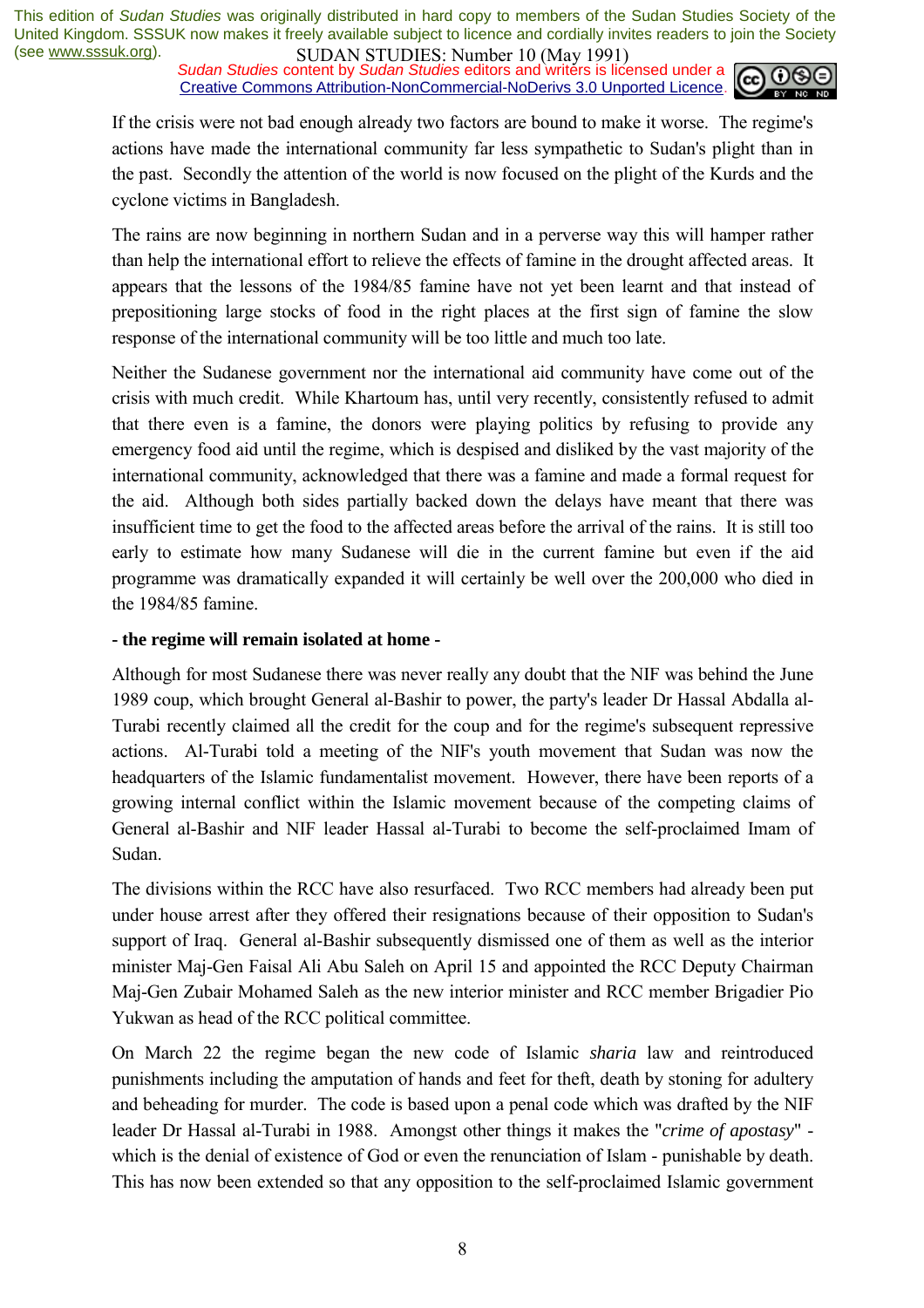**SUDAN STUDIES:** Number to *(Way 1771)*<br>Sudan Studies content by Sudan Studies editors and writers is licensed under a  $\omega$  090 Creative Commons Attribution-NonCommercial-NoDerivs 3.0 Unported Licence.



might be construed as apostasy. Also the theft of more than S£2,600 (\$55) can now be punished by amputation of a hand. Typically the first victim of a cross-amputation (right hand and left foot) was an 18-year old southern petty thief called Michael from Port Sudan who was accused of being a dangerous robber but his three Muslim accomplices were only jailed.

The continuing international criticism of its human rights abuses have obviously stung the regime. On May 1 the release of all of the country's political prisoners was announced. The most prominent amongst the detainees who were released were former Prime Minister Sadiq El Mahdi and the Secretary-General of the Sudanese Communist Party (SCP) Ibrahim Mohamed Nugud. They were freed from house arrest after they signed a pledge not to "*engage in an activity hostile to the homeland*".

Despite its attempts to broaden its power base by declaring a general amnesty and holding a national conference to map out the political future of the country the NIF dominated regime will remain very isolated. Its Islamic fundamentalist policies and its widespread abuse of human rights has offended too many people and has narrowed its appeal to all but its most fervent supporters. This does not mean, however, that it is about to change its underlying policies. While there might be some cosmetic changes it will seek to tighten its grip on power because it fears the consequences of showing any sign of weakness.

### **- and abroad -**

Unfortunately its actions have already isolated Sudan in the international community and this is only likely to continue. Besides Sudan's traditional supporters in the West and amongst the Gulf states, who have been appalled by its abuse of human rights and its support for Iraq, it is now losing the few allies, such as Libya, Iraq and Iran, that it thought it could rely on. This can only mean that the level of non-emergency aid will completely dry up and that the regime's opponents will receive a more sympathetic hearing than they would otherwise have done.

### **- and the SPLA offensive will continue**

On March 23 the SPLA captured the important garrison of Maridi in Western Equatoria despite the fact that it was defended by 3,000 government troops. It then captured Mundri, Ieri and Rokon thereby capturing almost all of Western Equatoria, which with the exception of Juba itself, is now on under the total control of the SPLA. It also controls southern Sudan's borders with Ethiopia, Kenya, Uganda, Zaire and the Central African Republic.

Independent observers now believe that only a small garrison at the foot of the Jebel Lado mountain protects Juba airport which is the sole remaining lifeline, not only for the estimated 40,000 government troops, but also for Juba's burgeoning civilian population which is estimated at over 300,000. Although it is still unlikely it must now be a possibility that Juba could also be captured.

A more likely prize would be the capture of Wau which is now surrounded and where a state of emergency has just been declared. The population has increased to 250,000 of whom an estimated 180,000 are displaced people with a further 50,000 expected in the next month. The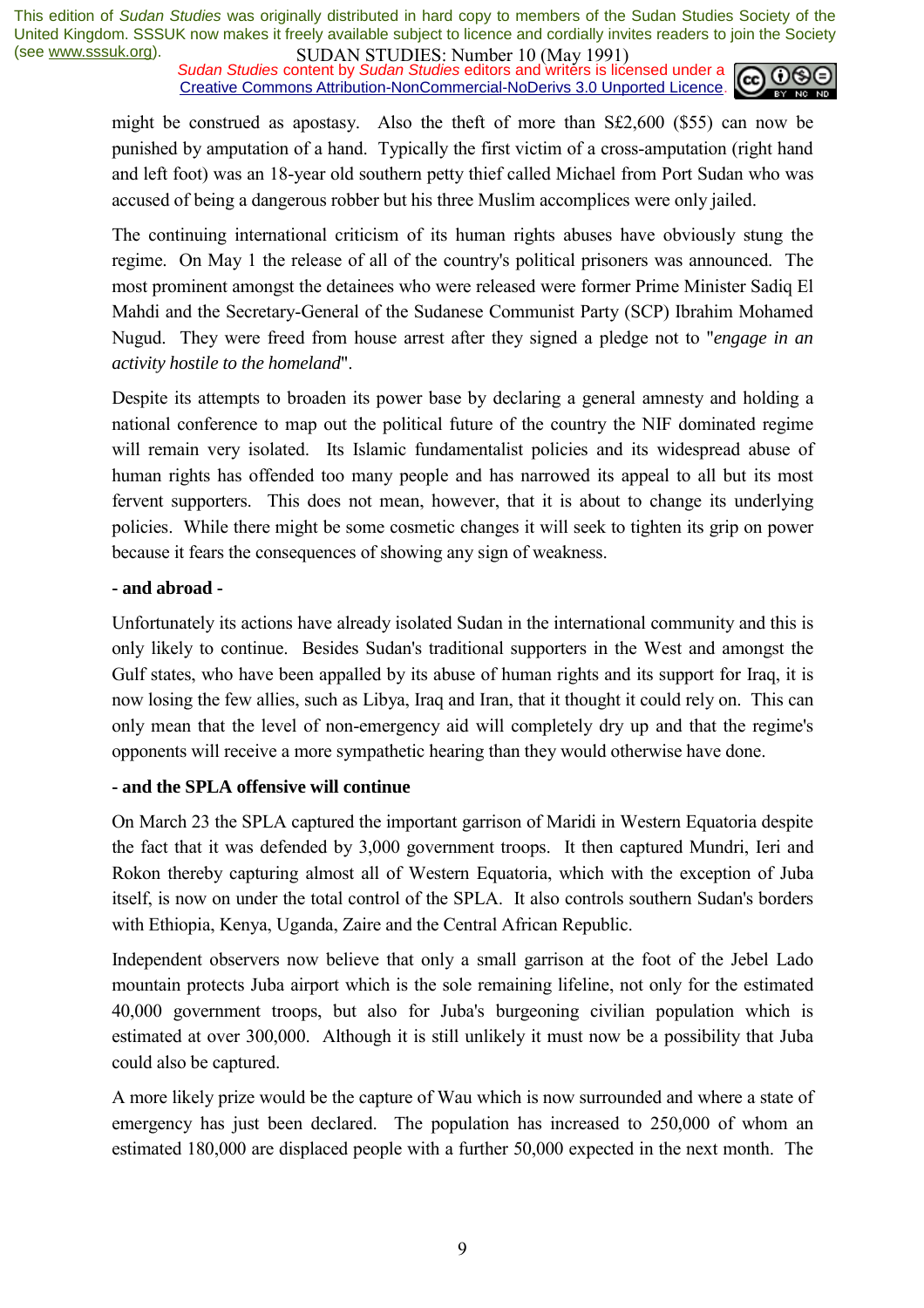**SUDAN STUDIES.** INDIED TO (1948) 1771,<br>Sudan Studies content by *Sudan Studies* editors and writers is licensed under a Creative Commons Attribution-NonCommercial-NoDerivs 3.0 Unported Licence.



capture of Wau is now much more plausible because the pro-government Fertit militia has defected to the SPLA.

The SPLA obviously believes that it has the army on the run and that during the rainy season, when it has always had the military advantage over the army, it might be able to capture one of the major garrison towns. The loss of Wau and particularly of Juba would be a devastating blow to the regime and would effectively mean that it had lost the war in southern Sudan and would have to concentrate on maintaining power in the north. Such a humiliation could result in a coup attempt or, because the regime has crushed all opposition in Khartoum, more like than that an army mutiny which would start in the south but which could soon spread further north. This would pit the regime and its Islamic militia against the combined strength of most of the army and the powerful and well motivated SPLA which would probably result in the collapse of the regime.

#### **The economy will remain on the back-burner -**

With the political situation being so precarious it is likely that the economy will be left on the back-burner in the coming months. The regime is simply too preoccupied with the famine, the civil war and maintaining power in the country to do anything about the economy. Although finance minister Hamdi will continue its attempts to drum up support from the Islamic banks and institutions it is unlikely to make much difference to the fundamental weakness of the economy. Given this it is possible that Sudan might be expelled from the IMF after the July deadline when it is supposed to have repaid some of its arrears to the Fund. With the US, Europe and the Gulf states in no mood to bail Khartoum out of its self-inflicted jam such a scenario is still just possible. There are already reports that the World Bank has told Sudan that it is pulling out of the country and that its last employee will leave at the end of the year.

#### **- but the trade and current account balance will both deteriorate**

Given the fact that nothing dramatic is going to be done to bail Sudan out it can only be assumed that, like the political situation, the Sudanese economy can only get worse before it gets better. While the switch from cotton to wheat in some of the irrigated areas might increase food production it will obviously reduce cotton production and therefore cotton exports. Together with the reduction of gum arabic and sesame exports because of the drought there seems little doubt that the level of total exports will fall still further from around \$400 mn in 1900 to about \$350 mn in 1991 and maybe \$300 mn in 1992. At the same time, while the lack of foreign exchange will reduce imports, they are unlikely to fall much below \$1,000 mn this year and around \$850 mn next year. Together with the loss of expatriate remittances and foreign financial aid, because of the implications of the regime's support for Iraq and other reasons, it is likely that the current account deficit will continue to increase from around \$250 mn in 1990 to perhaps \$350 mn this year and possibly as much as \$500 mn in 1992.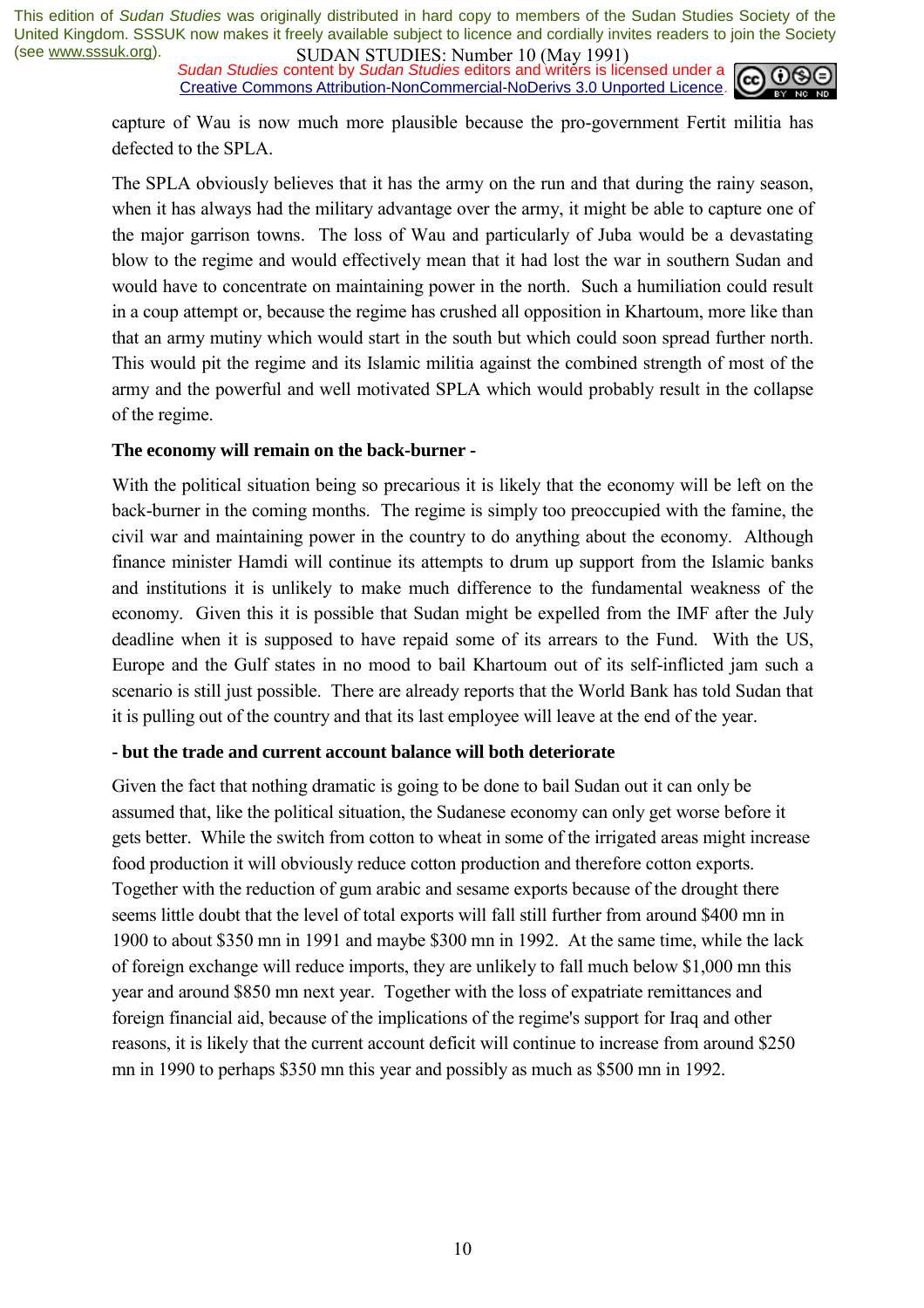**SUDAN STUDIES.** INDIED TO (1948) 1771,<br>Sudan Studies content by Sudan Studies editors and writers is licensed under a Creative Commons Attribution-NonCommercial-NoDerivs 3.0 Unported Licence.



# **DID THE KUSHITES FLEE TO THE WEST? NEW EVIDENCE?**

### W.R.K. HALLAM

Since the opposing stances on the Kushite migration controversy have found brief expression in *Sudan Studies* Nos. 3, 5 and 7, what might be important new evidence will be of interest to members.

The `Kisra horde' traditions in Nigeria which may relate to Kush are vague in the extreme. Only one source, the Kisara Migration document in the Palmer collection, contains precise details. The `tribe of Kisra' is described as arriving in the Sudan after the expulsion of the Persians from Egypt in 621 AD, although there are ingredients which also identify this movement with the retreat of Kush from Egypt on the fall of the 25th Dynasty.

The greater part of the document describes the supposed westward itinerary on the migrants. These wanderings may be categorised thus:

- 1. A long sojourn in Darfur, reaching Jebel Kwon (Kordofan) and al-Fashar.
- 2. Another long stay south of Wadai.
- 3. Subsequent settlement round Lake Fittri (western Chad) and Balda (north Cameroun).
- 4. A move to Yola, Bachama, Muri (all in Gongola state of Nigeria) and Bamenda (southwest Cameroun).
- 5. Settlement by some in Jebjeb and Gwona.
- 6. A shift by others to the land lying between Bagaji and Keffi
- 7. A further migration by these last to Zaria where they stayed for three hundred years before their dispersal by Borno elements.
- 8. Some of these, including their king, went to Wukari (southern Gongola).
- 9. Others settled at Karshi or crossed the Niger and built Wawa and Baku.
- 10. One of Kisra's sons was Attahir, king of Zaria. The name was shortened to Atta as he and his people moved south.

Whilst Arkell's onomastic evidence for a westward movement after the collapse of Meroe only introduces two examples from Darfur and one in Kordofan, an examination of maps from the Red Sea to the Atlantic between latitude 5° South and the Mediterranean littoral reveals a most remarkable concentration of place names embodying K....sh(...), G...sh(...), K....(...), G....s(...), and so on, in the box 26°E to 1°E and 8°N to 18°N. Whilst similar cognates occur very sparsely over the whole region except north-west Africa, this box contains the areas associated with the Kisra migrations and dispersals.

Moreover, within the box, such cognates are noticeably clustered in areas which conform to the migratory stages of Palmer's Kisara document. The odds against such conformity being accidental are enormous. That Palmer, with his ever ready eye for similarities in nomenclature, was unaware of the clusters of cognates in these areas dispels any likelihood of interference with the facts. These are said to have been written down by one Ahmed Muhammad from a book shown to him by Mallam Kura of Wukari in about 1800 AD.

Following the categorised itinerary above, the maps show that: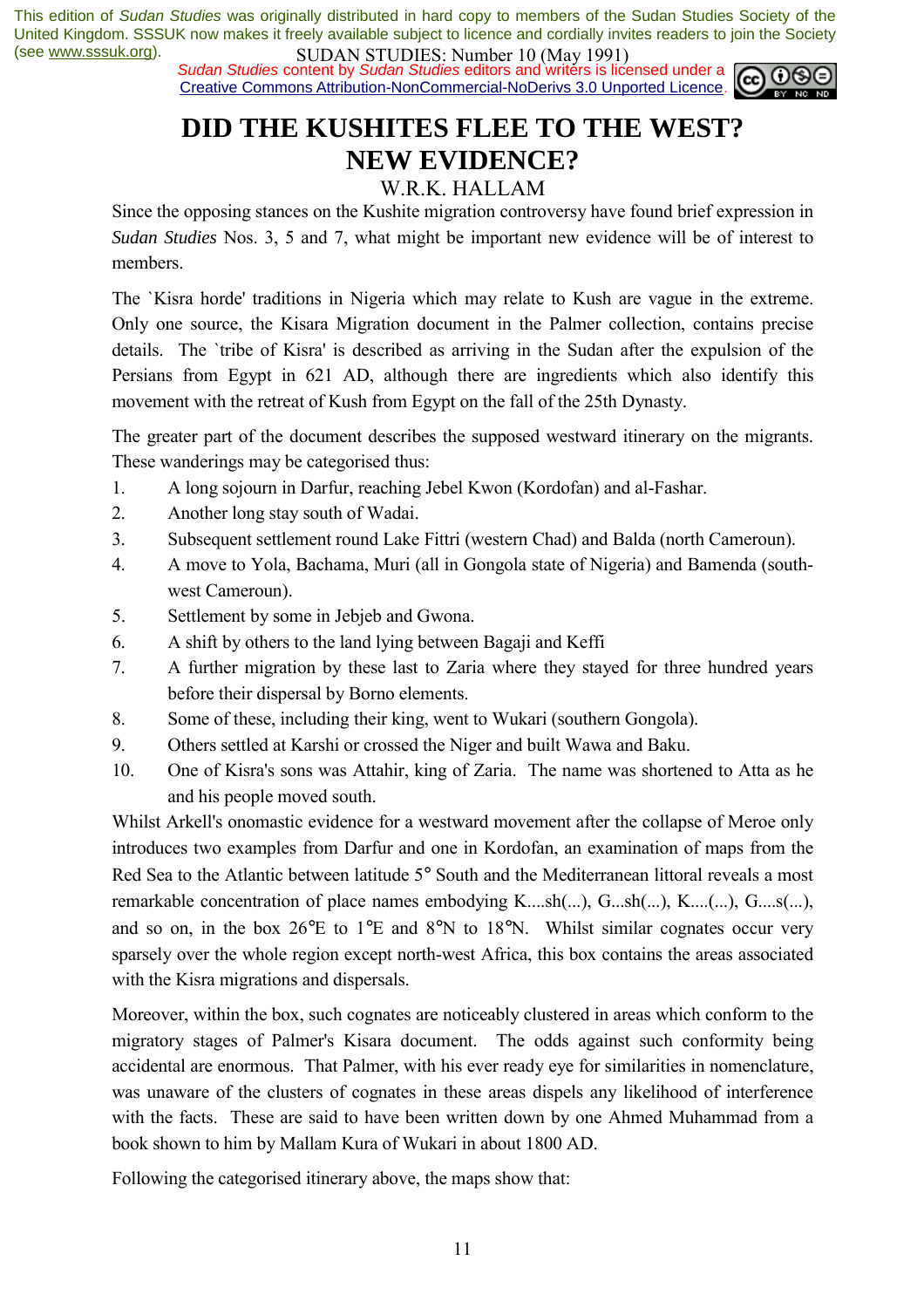**SUDAN STUDIES.** INDIED TO (1948) 1771,<br>Sudan Studies content by *Sudan Studies* editors and writers is licensed under a Creative Commons Attribution-NonCommercial-NoDerivs 3.0 Unported Licence.



- 1. In Darfur there are a score of relevant names apart from those of Arkell.
- 2. In the Bahr Auk area of south Wadai a group of cognates appears along the natural migration route south of the arid Sahel.
- 3. Fittri and Balda areas contain a dozen associated place names.
- 4. Numerous cognates appear along the reaches of the middle and upper Benue river by Yola, Muri and the Bachama homeland, as well as three in the Bamenda area.
- 5. Jebjeb and Gwona are in the middle Benue region.
- 6. Keffi and Bagaji lie on the south-eastern fringe of a heavy concentration of cognates in central Nigeria.
- 7. This concentration straddles the Kaduna river as far north as Zaria.
- 8. The present Jukun (i.e. Wukari) district is free from cognates although there are some to the east where their original Kwararafa forbears may have been located.
- 9. There are two towns called Karshi in the area of 6. Related names are located along the river Niger from its confluence with the Benue to just beyond Niamey. Most of the `Kisra horde' traditions originate along the Middle Niger.
- 10. The Igala seem to be suggested here. There are no cognates in their area but some are found just north of the Benue nearby.

Areas on the maps where noteworthy proliferations of cognates occur which are not covered in the document are: the Jurab north-east of Lake Chad; Bade and Mobber territory along the river Yobe west of the lake; and a swathe through Niger Republic from the Tchad border adjacent to the Jurab, via Bilma, down to the Gobir heartland. There are hints of connections with Napata by way of Bilma in the traditions of Gobir and the associated Bade. Karima (=Kerma, or the area of the later Napata) and Shendi are both mentioned.

The names dealt with in this survey are those appearing in maps listed below but other relevant cognates appear among village, ward and tribal names in the Nigerian ethnological writings of Meek, Gunn and Conant and others. It is noted that names such as ----- Kasa (=Lower-----) in Hausa and Qoz----- (=-----Sand-dune) in eastern Tchad and Darfur have not been included. The frequency of Kossom or Koussoum, of which the meaning has not been traced, in Daza/Teda speaking areas is also suspect.

It seems that the location and proliferation of Kush/Kisra place names discussed here give substance to the theory of some form of Kushite diffusion:

- 1. Southwards in a small way towards Ethiopia and the fringes of the Congolese jungles;
- 2. Along the routes described in the Argungu document to a greater extent;
- 3. Through the Jurab and then south towards the Gobir and Bade areas, also to a considerable degree.

Space obviously does not permit the listing of the cognates identified on the maps in this survey.

It is now suggested that further investigation in depth is merited in the areas where cognates are clustered, to determine whether or not these names have any significance in relation to Kush and, if so, to what extent and how.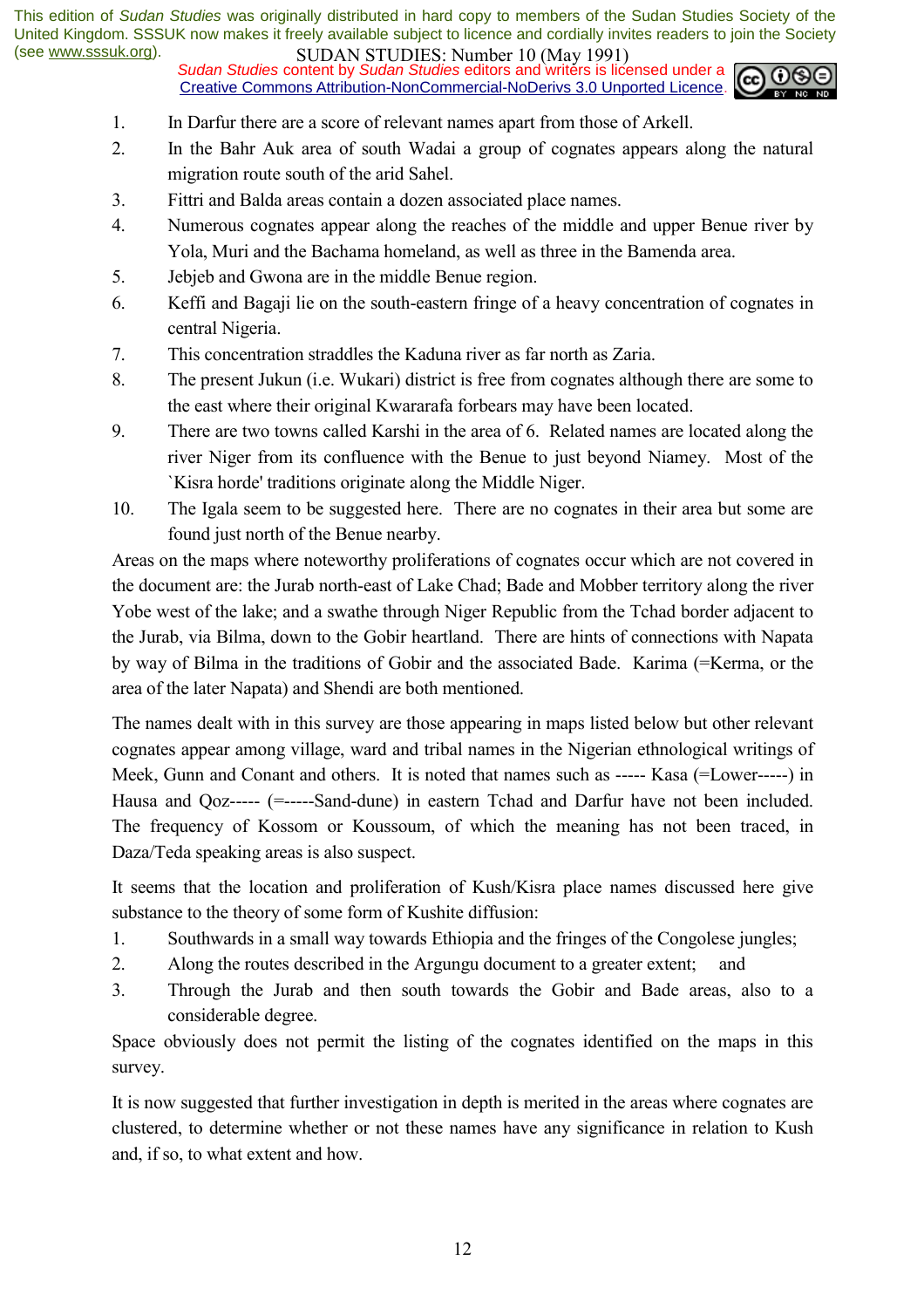**SUDAN STUDIES**: **NUTTER IV (1948)** 1271, Sudan Studies content by *Sudan Studies* editors and writers is licensed under a **cep 00** Creative Commons Attribution-NonCommercial-NoDerivs 3.0 Unported Licence.



Palmer, H.R. *Sudanese Memoirs*, 3 vols., London 1967, Vol. II, p. 61.

Arkell, A.J. *A History of the Sudan to 1821*, London, 1961, p. 174.

Meek, C.K. *Tribal Studies in Northern Nigeria*, 2 vols., London, 1931.

Gunn, Harold D. and F.P. Conant *Peoples of the Middle Niger Region, Northern Nigeria*, London, 1960.

Maps: Africa 1: 1,000,000. Africa 1: 2,000,000. Nigeria 1: 500,000.

[W.K.R. Hallam, author of *The Life and Times of Rabih Fadl Allah* (Ilfracombe, 1977) and numerous articles, is currently working in Jos, Nigeria, from where he sent this article].

## **USING THE SUN IN ARID LANDS**  BY JOHN WRIGHT

#### **Introduction -**

In arid lands like the northern Sudan the sun shines nearly every day; and even in winter it reaches an altitude at midday at Wadi Halfa of nearly fifty degrees, about the same as in England around midsummer. Most of the time, particularly of course in the summer it shines throughout the day and produces between half and a whole kilowatt for every square metre on which it shines. Thus during the year each square metre of land receives something in the order of a thousand or more kilowatt hours of energy, nearly all of which is unused. A square kilometre receives a million times this; and it is worth considering how many trees would have to be burnt to create the equivalent amount of heat.

The main reason why the sun has not been used in the past, except for drying some types of food, seems to be that there is no locally made reflecting surface efficient enough to concentrate it and create temperatures high enough for cooking or other purposes such as producing electricity. However, the invention of cheap, durable, and easily transported kitchen foil in the last few years has transformed the situation and made it possible to make local equipment which can concentrate the sun's rays enough to produce temperatures above boiling point and so be used in these ways. The cost of fuel for poor families and aid camps must be quite considerable; the sun is free.

### **Possible use -**

These include cooking, sterilising water, distillation of salty water from desert wells, and power for refrigerators (e.g. for vaccines) and lighting; or to drive water pumps. The first three can be achieved with devices made by local craftsmen or women almost entirely from locally available materials such as wood and grass (for basket work), or more expensive iron and glass. Devices producing electricity are obviously more sophisticated, and as I have no experience of them I will confine myself to the first three.

#### **Possible solutions -**

Readers of this newsletter, and those who came to some of our symposia and the recent international conference at Durham will have seen the concentrating solar cooker which I have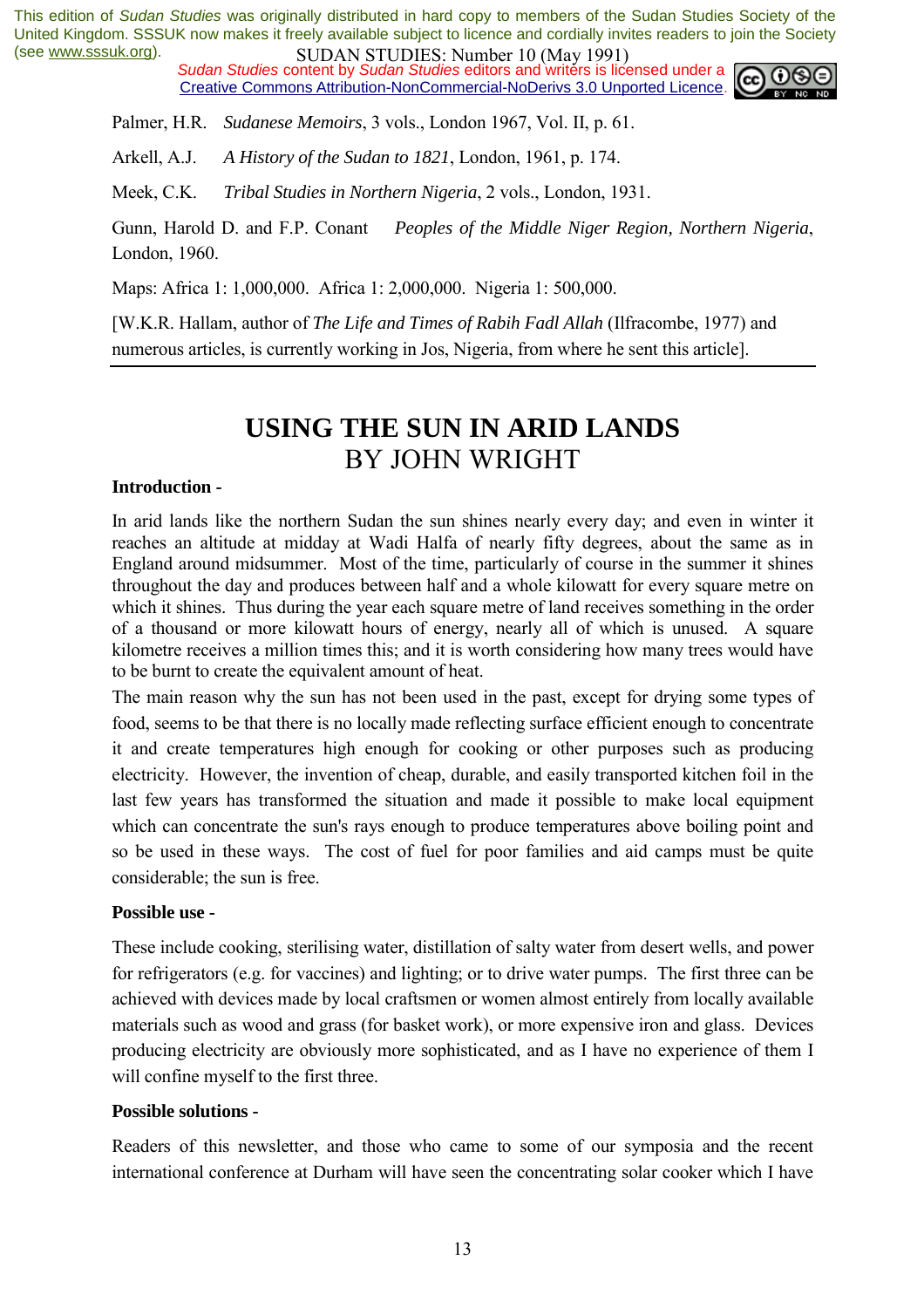**SUDAN STUDIES.** INDIED TO (1948) 1771,<br>Sudan Studies content by *Sudan Studies* editors and writers is licensed under a Creative Commons Attribution-NonCommercial-NoDerivs 3.0 Unported Licence.



developed; and this is one possible answer. It consists of a parabolic (bowl-shaped) basket three or four feet across with a surface smooth enough to accept a lining of kitchen foil (costing less than an English pound). This can be achieved either by using a bowl chair of the type made all over the Far East from rattan and lined with matting; or, in Africa, of an expanded version of the type of wide basket or even hat made from grass, strengthened with a vertical rib to stop it bending. This would be made with a flat template of wood cut to the right shape and rotated during the weaving to create a paraboloid of revolution. Like a satellite dish, this shape focuses the rays of the sun to a spot in front of it (like a car headlight converts the rays from a small lightbulb into a parallel beam). A black cooking pot is then hung in gimbals at this focus to receive all the heat. The `dish' sits on an `egg cup' made of wood or mud.

Another solution, which has been developed elsewhere by others, is a glass covered box with a foil lined lid which reflects the sun's rays into the box and creates a `greenhouse' in which it is said that quite high temperatures can be created. I have found this more cumbrous and expensive, requiring wooden planks and glass, creating lower temperatures, and possibly more dangerous in use because the heavy glass lid has to be raised for stirring the pot. However, it requires less frequent movement, and continues to work when the sun is partially obscured, as during the West African Harmattan.

Distillation plants have been developed in Botswana by their Rural Industries Innovation Centre at Kanye. They are fairly expensive, comprising a glass-topped metal box with piping for the distillation, but they are robust and effective, and are used in the northern Kalahari desert where wells are saline.

#### **Disadvantages and usage -**

The most obvious and serious disadvantage is that when most needed, e.g. during the rains or in the evening, (or during the whole conference at Durham!) the sun is not available, and this requires both a backup of ordinary fuel and a change of cooking habits. The concentrating cooker, being more accurate, requires to be moved both horizontally and vertically about every half hour to keep it pointing at the sun; but this is straightforward and I assume that the cook will be around - or can employ granny or a child - to do this. Food cooked at midday can be kept hot in a hay box, which need only be a pit lined with straw. Boiling dirty water can go on all day and be stored in bottles. My cooker boils two litres from cold in under two hours in the UK summer, and it has cooked 5 pints of stew and roasted a two-pound joint.

Anyone sufficiently interested to send me £1 will receive a copy of my detailed instructions for making and using my own solar cooker -the address is Webbs Farmhouse, Cakeham Road, West Wittering, Chichester, West Sussex PO20 8LG.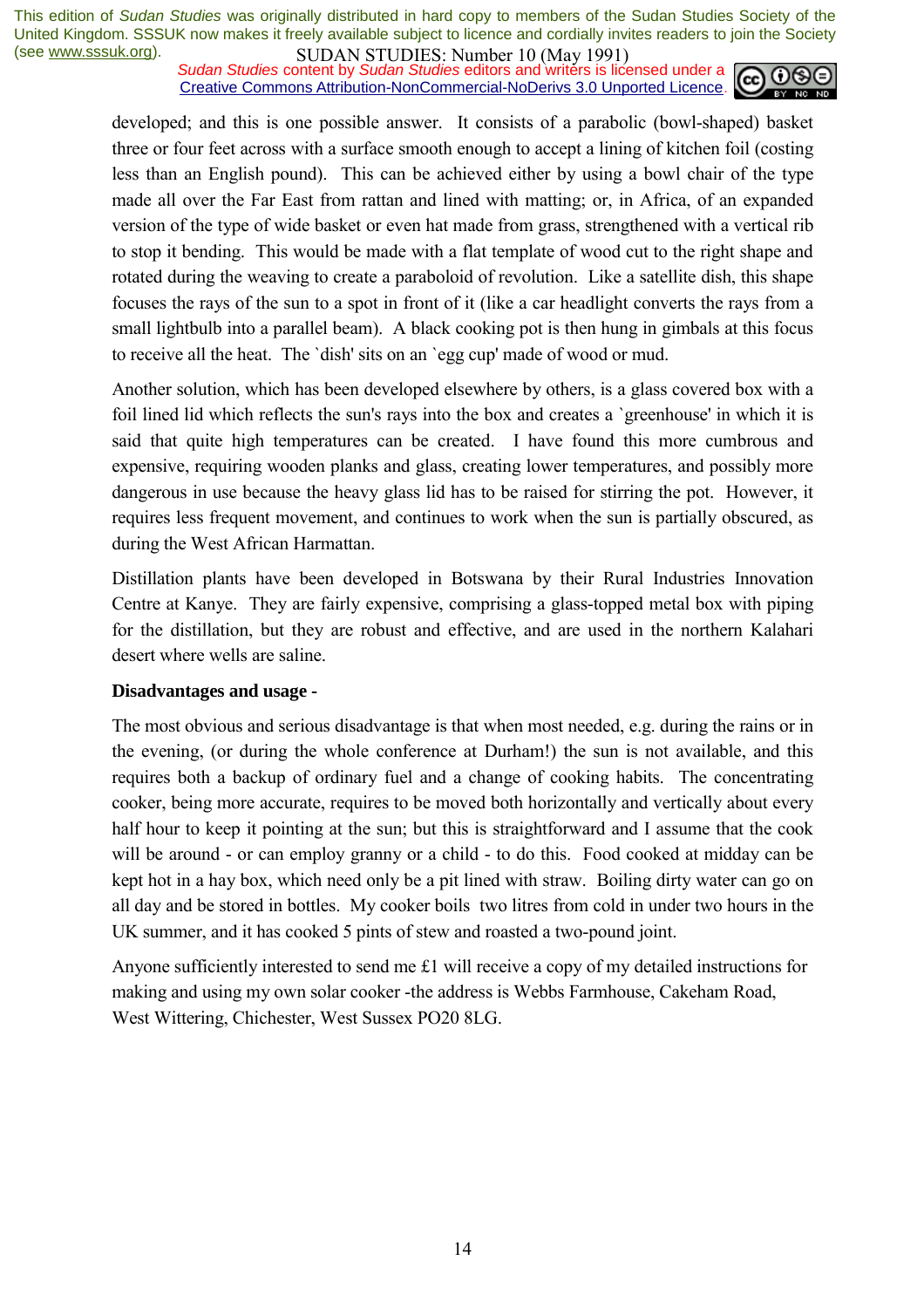*Sudan Studies* content by *Sudan Studies* editors and writers is licensed under a Creative Commons Attribution-NonCommercial-NoDerivs 3.0 Unported Licence.



## **A RIOT IN SENNAR**  BY PAUL ADAMS

*Paul Adams spent one year teaching English at the Sennar Higher Secondary School for Boys. At present he is a youth worker in Maine, U.S.A. The events which he describes happened on 5th September 1987*.

The day began in a typical fashion. It was hot, there was no electricity and my giardia was alive and well. However, as I arrived at school it became clear that this was to be no ordinary day. The first thing that I noticed was a tightly knit group of students gathered outside the front of the school. The second thing that I noticed was a barrage of rocks, bricks and rubble flying past my head and crashing down onto the school buildings. Surprise quickly became concern, and I hurried into the small room that made up the English Department.

After the ritual greetings I asked the Head of Department, Osman, what was happening. "We do not know; we will wait" he replied. The gathering at the front of the school marched off in the direction of the market place, and one of the teachers went for tea. The students it seemed were on strike, their main complaint was regarding the poor quality of the bread in the boarding house. The Deputy Headmaster wandered into the room offering a loaf of bread for inspection. "On the surface it is bread" he announced "but underneath it is politics." His claim did seem to be a reasonable one. The evidence which he held in his hand was a typical loaf of bread, no different from that eaten by the teachers or anyone else in Sennar.

With school cancelled for that day I walked towards the market with the art teacher, planning to do my daily shopping. While the billows of black smoke rising from that area looked ominous, we hadn't yet realised the full extent of the trouble. As we got closer it became clear that a fullscale riot was in progress. Buildings and cars were on fire, and a number of students were swinging large sticks about their heads and throwing whatever was available. Stalls were being looted, and it seemed that small tins of tomato paste were particularly good missiles. A number of children ran past us with a variety of commodities either on their heads, or gathered up in their shirts. A student running from the market place informed us that the army had attacked the march before it reached the market, and that a fellow student had been shot dead. At this point we decided to leave the area and to head for our respective homes.

It was never really clear to me what exactly happened or why. There were certainly a number of deaths. The army shot at least one person, a policeman was beaten to death by protestors, and a looter was shot dead by a shop keeper. The local press detailed these deaths, and a student came to my house that evening to show me the blood of one victim that had dripped onto his shoe. But what was it all about? The students from the school were clearly involved, but probably not because of the quality of the bread. It seems that a students' strike had become an annual event in Sennar — the hope being that the Headmaster would be forced to close the school and declare a holiday. Talking with the students revealed that a twelve week term, away from their families and in a cramped boarding house, was something they did not relish. It was a small minority that worried about the academic implications of such a closure.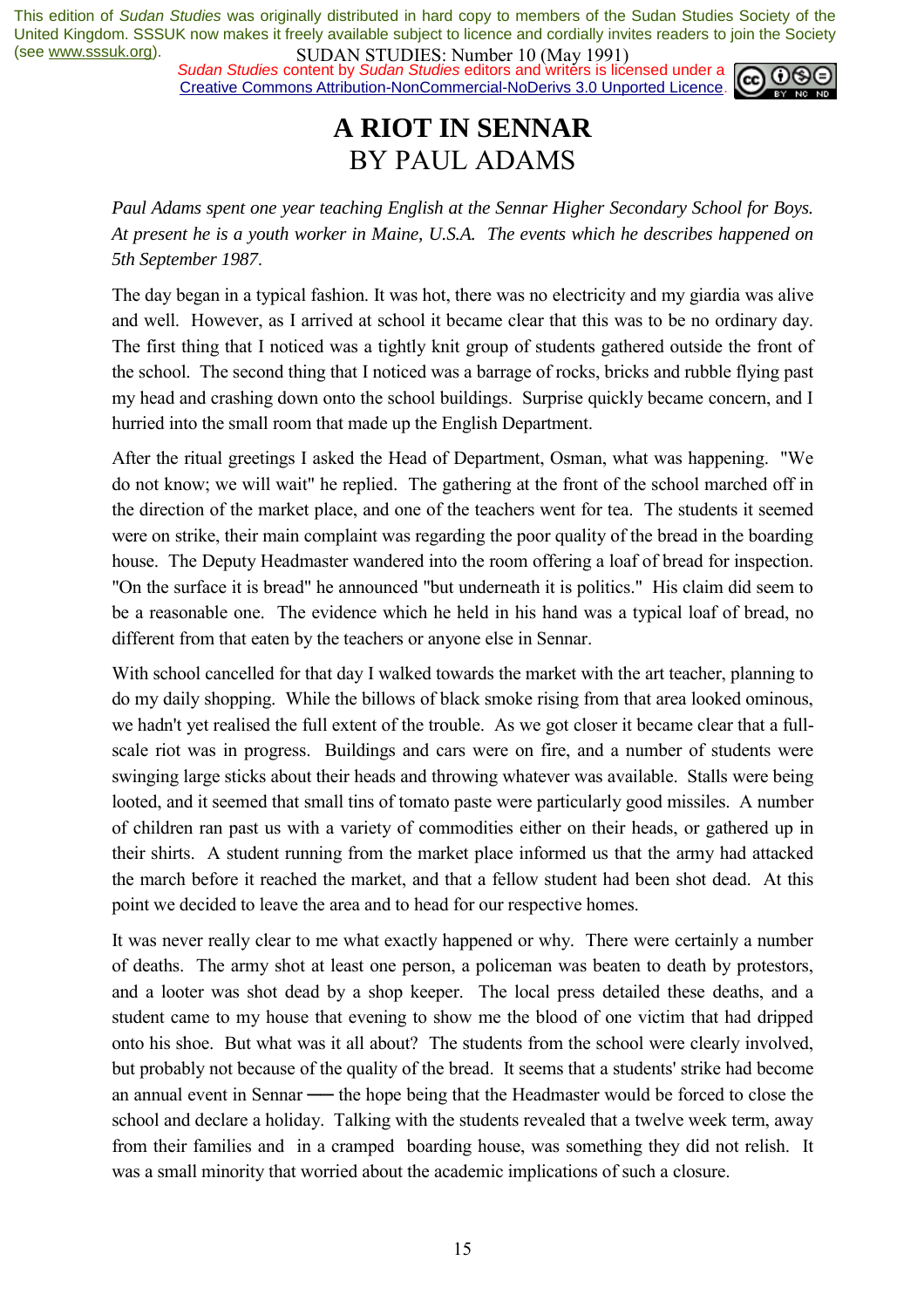**SUDAN STUDIES**. IN SUDERT 10 (1949-1771)<br>Sudan Studies content by Sudan Studies editors and writers is licensed under a Creative Commons Attribution-NonCommercial-NoDerivs 3.0 Unported Licence.



Another body of opinion held that it was `outsiders' who were responsible for organising the riots, and groups ranging from the Muslim Brothers to the Communist Party were blamed. The local English language newspaper identified shortages, inflation and the general economic situation as the fundamental cause of the riots. It detailed how the merchants had artificially raised the prices of essential commodities be setting up cartels and ignoring government pricefixing. While anger about economic circumstances may or may not have prompted the riots, people certainly took advantage of the situation and began looting when the opportunity arose. And what was the role of the military in all of this? Some people argued that it was the army who provoked the trouble, and were then deliberately slow to respond. Again, the truth of this is disputable. However, it was strongly felt by a number of people to whom I talked that such unrest was in the military interest — showing that democracy could not ensure order whereas the military could.

The facts and motives behind this whole affair remained (and still remain) unclear to me. It may be that all of the views expressed had at least some element of truth in them. In any case, the students had got what they wanted: the school was closed until further notice.

### **EGYPT AND AFRICA. NUBIA FROM PREHISTORY TO ISLAM A new exhibition at the British Museum**

A new permanent gallery, to be opened to the public on 19 July 1991, will explore the cultural evolution of ancient Nubia and its changing relationship with Egypt over a five-thousand year period, illustrated from the British Museum's rich collections of Nubian and Sudanese antiquities, many of which will be on display for the first time. Two books on related topics, both to be published by the British Museum Press, have been written to celebrate the new gallery: *Egypt and Africa* by John Taylor, a popular account aimed at a general readership, and *Egypt and Africa: Nubia from Prehistory to Islam*, edited by W. V. Davies, a collection of essays by leading scholars reflecting the latest archaeological research and discoveries in the field of Egypto-Nubian and Sudanese studies. In addition, to coincide with the opening of the gallery, there will be a scholarly colloquium on the gallery's theme on 19 July, and public lectures on 20 July. Further details may be obtained from the Department of Egyptian Antiquities, British Museum.

> W. V. Davies Keeper of Egyptian Antiquities British Museum, London WC1B 3DG.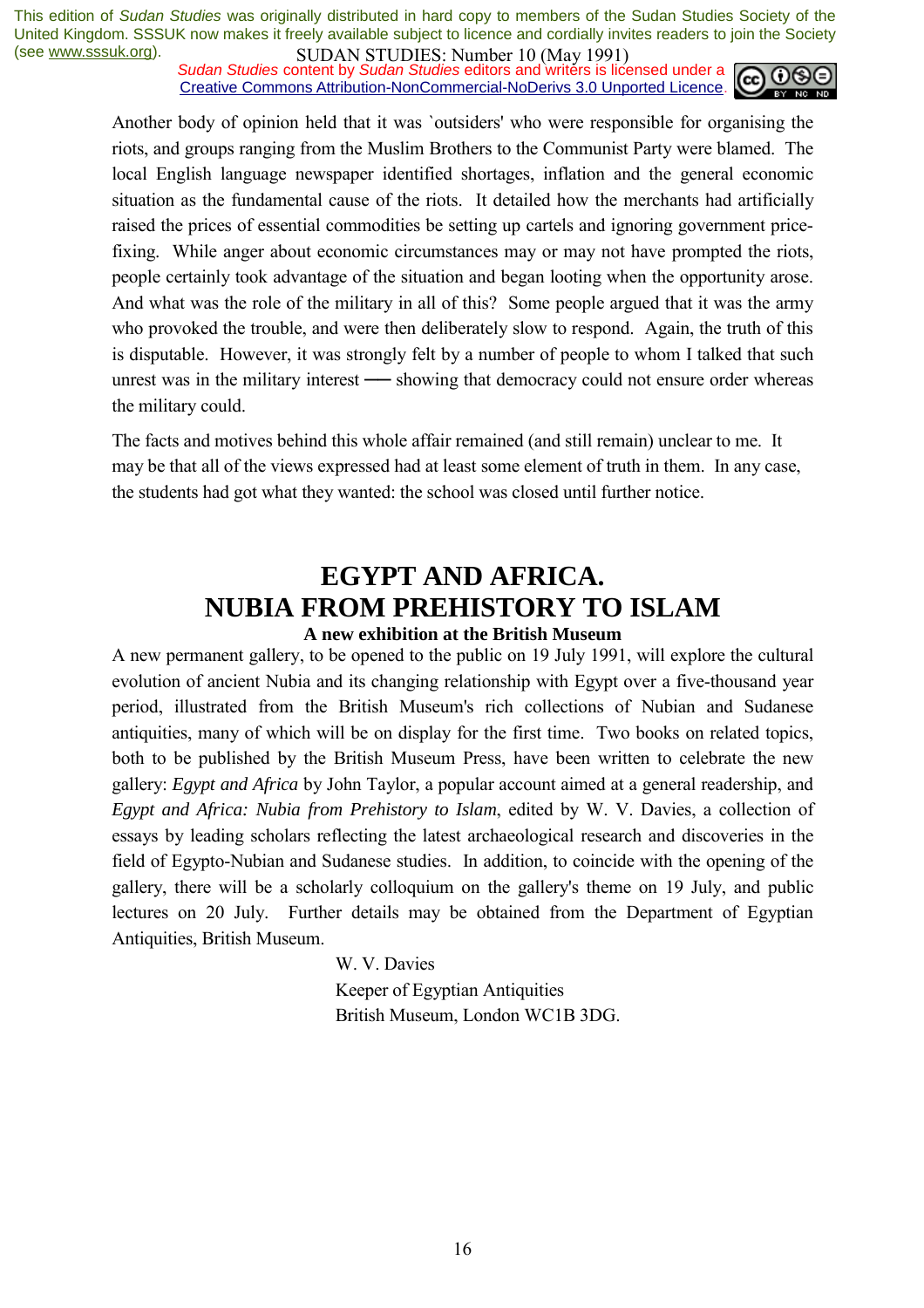**SUDAN STUDIES.** INDIED TO (1948) 1771,<br>Sudan Studies content by *Sudan Studies* editors and writers is licensed under a Creative Commons Attribution-NonCommercial-NoDerivs 3.0 Unported Licence.



# **SHARKS IN THE SUDANESE RED SEA**  JACK JACKSON

Six sharks swim directly towards me, twenty six others were counted circling, but I force these out of my mind; hoping that the lure of the bait above my head is stronger than any interest they might have in me personally.

The leading shark is one of two large Silvertips over eight feet long. Its senses are on the dead fish, but its eyes are on me. The strong current slows down the shark's graceful approach, giving me time to focus. One metre away it fills the frame for the super wide 15mm lens. I fire the camera just before the shark snaps at the dead fish. Immediately there is an eruption of thrashing sharks, air bubbles, remoras, pilotfishes and me, as the snapping action sets off a feeding frenzy. I curse the slow recharge of the flash guns. In thirty seconds it is all over and I have only managed two more shots.

The sharks quieten down and resume circling. The smaller fishes reappear from their hiding places in the coral. I regain my balance, check the cameras, then set myself up for another shot.

Sharks feed infrequently and mostly at night, but will feed opportunistically during the day. Sharks can detect vibration over long distances by sensitive cells along their lateral line. They are particularly attracted to the vibrations that emanate from distressed fishes. I have often seen sharks swim at high speed into a shoal of fishes and take just one individual fish. Speared or hooked fishes struggle violently. Sudanese line fishermen can rarely fish in one place for more than fifteen minutes before sharks are attracted in and take struggling fishes off the line before they can be landed in the boat. I have seen a shark puncture a Zodiac inflatable when snatching a hooked fish. The size of the bites on the remains of some fishes landed, indicates that large sharks from deep water are often implicated.

People splashing about in shallow water attract sharks with vibrations similar to those of injured fishes. Sharks arriving at such a scene, in turbid water, only see parts of limbs, which appear to be separate animals, small enough to be their normal prey. This is probably the reason for shark attacks in lagoons, harbours, and on beaches.

Few sharks will attack an uninjured diver in clear water, he or she is too big. Notable exceptions are Oceanic Whitetip Sharks, whose prey includes Pilot Whales, and Great White Sharks, whose normal prey is seal. A modern problem however is light coloured fins, which look like a separate small fish. I have had these bitten at by sharks and groupers.

A common misconception is that sharks will not attack in the presence of dolphins. In June 1990 Jeremy Stafford-Deitsch and I were surfacing from a shark photography session when five large Bottlenose Dolphins appeared 20 metres from the reef. Jeremy set off to photograph them and was then attacked by the same sharks that we had been photographing earlier. It is hard to know what caused this, the dolphins were a good metre longer than the sharks. The sharks may just have been defending their territory, or Jeremy splashing around on the surface in open water may have appeared to be in trouble. The sharks were easily driven off with the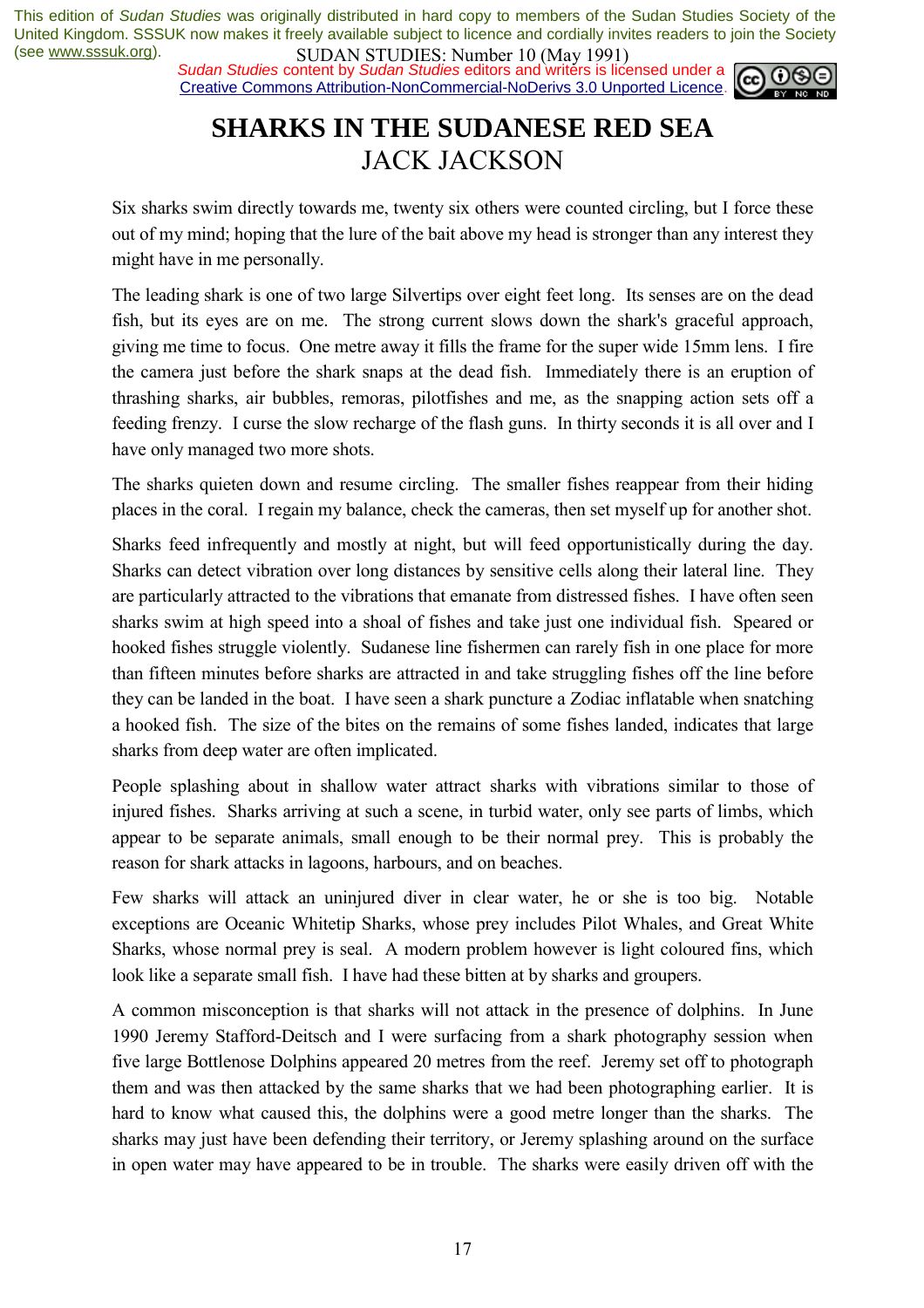**SUDAN STUDIES:** NUTTURE TO (1949 1771)<br>*Sudan Studies* content by *Sudan Studies* editors and writers is licensed under a Creative Commons Attribution-NonCommercial-NoDerivs 3.0 Unported Licence.



inflatable, but this emphasized the golden rule that one should not be on the surface in open water when there are sharks about.

Sharks that occur on inshore reefs are usually smaller than man. Most common are Whitetip Reef Sharks (*Triaenodon Obesus*), Blacktip Reef Sharks (*Carcharhinus Melanopterus*) and Grey Reef Sharks (*Carcharhinus Amblyrhynchos*), sometime referred to as Shortnose Blacktail Sharks (*Carcharhinus Wheeleri*). All these sharks are grey on top fading to white underneath.

Whitetip Reef Sharks can reach 1.75 metres in length, are very shy, and have white tips to their dorsal fins and tails. They are easily distinguished from other Whitetip Sharks by their slender bodies and short blunt snouts. Usually loners, Whitetip Reef Sharks are primarily nocturnal, hiding under crevices or in caves during the day. They feed mainly on reef fishes and octopuses. Litters vary from one to five pups, around 55 centimetres long at birth. Males mature at 105 centimetres and females slightly larger.

Blacktip Reef Sharks reach 1.8 metres in length, have black tips to their dorsal fins, and dark ends to their pectoral fins. They are more inquisitive than Whitetip Reef Sharks and both species are often seen on top of shallow reefs.

Black Reef Sharks are usually seen in twos and threes and have been known to bite the feet or legs of persons wading in shallow water. They feed on a variety of reef and inshore fishes, octopuses, squids and cuttlefishes. Litters consist of two to five pups, 33-52 centimetres long at birth. Males mature at 90-100 centimetres and females at 96-112 centimetres.

Grey Reef Sharks can reach two metres, usually have a white tip to their dorsal fin, are more heavily built that Whitetip Reef Sharks, and have black shading on the rear half of their tails. They are usually in shoals of five or more. I have seen as many as 35 at a time, sometimes mixed in with Hammerhead Sharks or Silvertip Sharks. They are often found resting on sand in the early morning.

Grey Reef Sharks feed mainly on bony fishes but will take octopuses, squids, cuttlefishes, lobsters and crabs. Their attacks on man elsewhere are well documented, especially when spear fishing is involved, but the Red Sea species seems more benign. They can be strongly territorial particularly at dawn and dusk, rushing at a diver and veering off at the last moment.

Grey Reef Sharks exhibit an obvious threat display, exaggerated sinuous movements, the head arched upwards, the jaws snapping and the pectoral fins pointed down.

Also found inshore are bottom dwelling sharks, including Nurse Sharks (*Nebrius Concolor*), Wobbegongs (*Orectolobus Ogilbyi*), Variegated Sharks (*Stegostoma Varium*) and small Hound sharks.

Offshore reefs in deep water with points and good currents are also home to larger sharks. Scalloped Hammerhead Sharks (*Sphyrna Lewini*), Great Hammerhead Sharks (*Sphyrna Mokarran*), Silvertip Sharks (*Carcharhinus Albimarginatus*) and semi-pelagic sharks passing through, such as Silky Sharks (*Carcharhinus Falciformis*).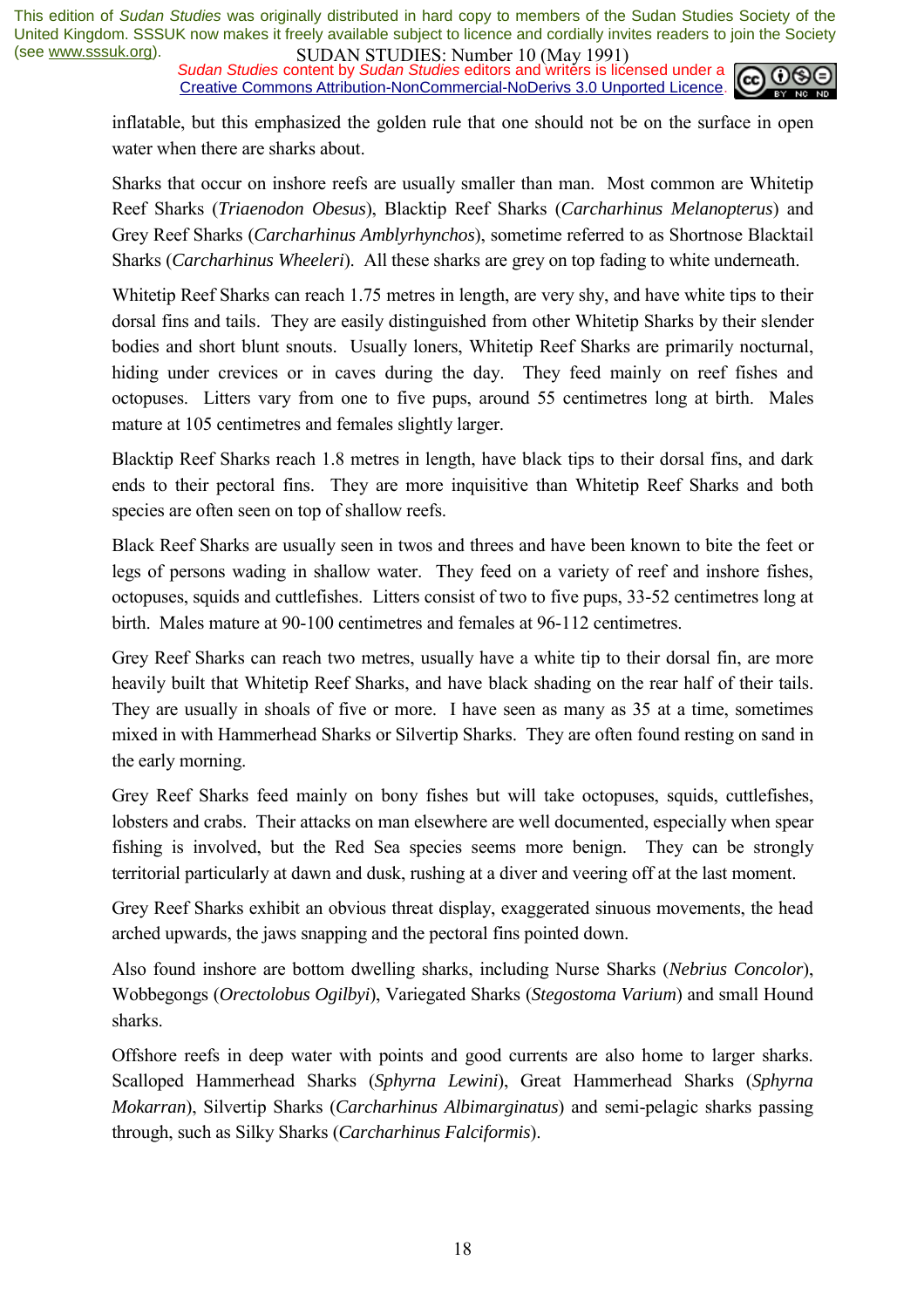**SUDAN STUDIES:** NUTTURE TO (1949 1771)<br>*Sudan Studies* content by *Sudan Studies* editors and writers is licensed under a Creative Commons Attribution-NonCommercial-NoDerivs 3.0 Unported Licence.



Scalloped Hammerhead Sharks, which can reach a length of 4 metres, have obvious hammer shaped heads with a scalloped leading edge. Heavily built, they are brown/grey on top fading to white underneath. They can be found alone, in schools of up to 45, or schooling with Grey Reef Sharks.

Scalloped Hammerhead Sharks prefer depths greater than 70 metres and ignore baitfish, so I have never got one close enough for a clear photograph. They feed on a variety of fishes, small sharks, squids, octopuses, cuttlefishes, lobsters, crabs and shrimps. Litters can be 15 to 30 pups, 42-55 centimetres long at birth. Males mature at 140-160 centimetres and females mature around 212 centimetres.

Great Hammerhead Sharks also feed on stingrays. They have litters of 13 to 42 pups that are 50-70 centimetres long at birth. Males mature at 234-269 centimetres and females at 250-300 centimetres. There are unauthenticated reports of 8 metre individuals.

Silvertip Sharks, which can reach a length of 3 metres, have white tips to their dorsal fins, pectoral fins and tails. These white tips stand out against their dark background. Silvertip Sharks are heavily built, black on top fading to white below. Implicated in various attacks on man elsewhere, Silvertip Sharks gained notoriety in Cousteau's book, "The Shark", where one was photographed in Sudanese waters, removing a leg from a baited dummy dressed as a scuba diver.

Silvertip Sharks can be distinguished from Oceanic Whitetip Sharks by their black upper bodies, pointed dorsal fins and their shorter, pointed pectoral fins.

Silvertip Sharks feed on a variety of smaller fishes and sharks, including Grey Reef Sharks and tuna. Litters can be 1 to 11 pups, usually 5 or 6, 55-80 centimetres long at birth. Males mature at 160-180 centimetres, females between 200 and 210 centimetres.

Silky Sharks can reach a length of 3.3 metres. They are slender bodied sharks, (though broader than Whitetip Reef Sharks), light grey on top fading to white underneath. They have very long rounded pectoral fins with black tips. Semi-pelagic, they may stay on a reef for a few days. Very fast and usually loners, Silky Sharks sometimes school with Oceanic Whitetip Sharks. They feed on pelagic fishes, squids, crabs and lobsters, with a liking for tuna. I have had problems with a large Silky Shark when baiting. Litters vary from 2 to 14 pups, 70-87 centimetres long at birth. Males mature at 170-217 centimetres and females at 213-230 centimetres.

There are many pelagic species of sharks in the Red Sea. These are unlikely to be sen by divers, who would not normally have reason to dive in open water.

Oceanic Whitetip sharks (*Carcharhinus Longimanus*), can reach a length of 3.5 metres. Heavily built with short snouts, they are brown/grey on top fading to white below. Their dorsal and pectoral fins are mottled with white. Their rounded pectoral fins are long and broad. They prefer to stay well away from land, often travelling with migrating pilot whales. They feed on fishes, squids, sea birds, turtles, crabs, lobsters and dolphins.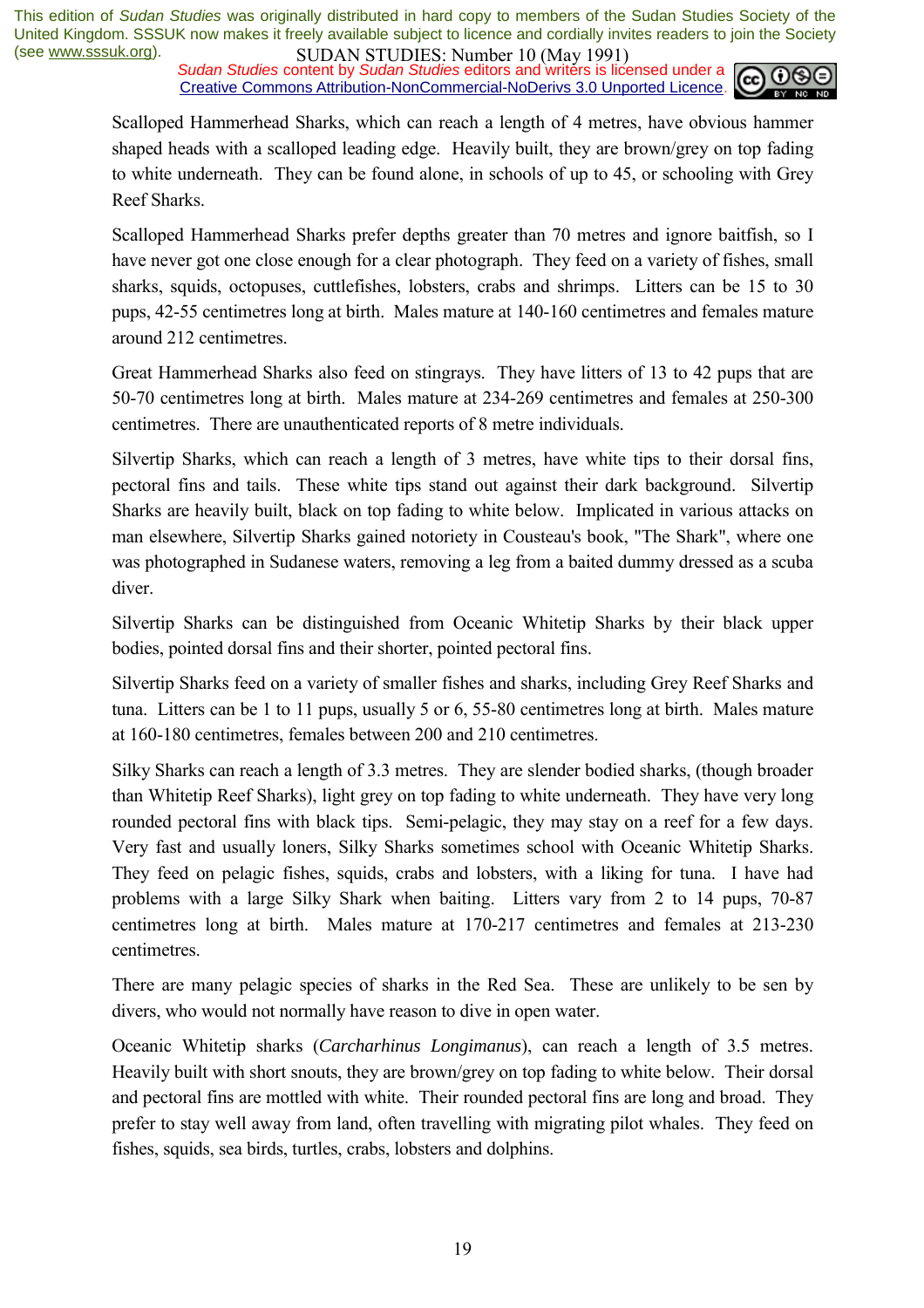**SUDAN STUDIES.** NUTTED IN (1948) 1771, Sudan Studies content by *Sudan Studies* editors and writers is licensed under a Creative Commons Attribution-NonCommercial-NoDerivs 3.0 Unported Licence.



Oceanic Whitetip Sharks are thought to be the main culprits for attacks on survivors of air and sea disasters in tropical waters. Litters vary from 1 to 15 pups, around 65 centimetres long at birth. Unusually for sharks, the females attain maturity at a smaller size than males, 180-190 centimetres, whereas the males mature at 200 centimetres.

A Shortfin Mako Shark (*Isurus Oxyrinchus*), probably the fastest of all sharks, has attacked a swimmer farther north in the Gulf of Aqaba, and when I worked with Hans Hass in 1981, he still maintained that he had been attacked by a Great White Shark (*Carcharodon Carcharias*), at Sanganeb in 1950.

More common and every divers dream, are Whale Sharks (*Rhincodon Typus*), which can attain a length of 14 metres. Oval in cross section with flattened heads they are dark grey to black with rows of white spots on top, fading to white underneath. These harmless surface dwelling giants feed on plankton, small fishes and squids.

As always there is a joker in the pack! Tiger sharks (*Galeocerdo Cuvier*), can be anywhere. Reaching a length of more than 6 metres, they are heavily built, grey on top fading to white underneath, with darker vertical stripes on the upper body. Normally Tiger Sharks stay in deep water by day, rising into shallow water to feed at night. They eat a wider variety of prey than other sharks: fishes, sharks, (including their own species if hooked), turtles, dolphins, lobsters, jelly-fish and sea birds. They also feed readily on carrion, taking any terrestrial animals disposed of in the sea by man, and garbage, including plastic bags, tin cans and old boots!

Tiger sharks wander over large areas, but are often found in the turbid waters of harbours, river mouths, and ships anchorages, probably attracted initially by the sea birds that frequent these habitats. Well known for attacks on man in shallow water elsewhere, they are often caught at the entrance to Port Sudan harbour. Tiger Sharks are probably responsible for two attacks on children splashing about in that harbour over the last five years.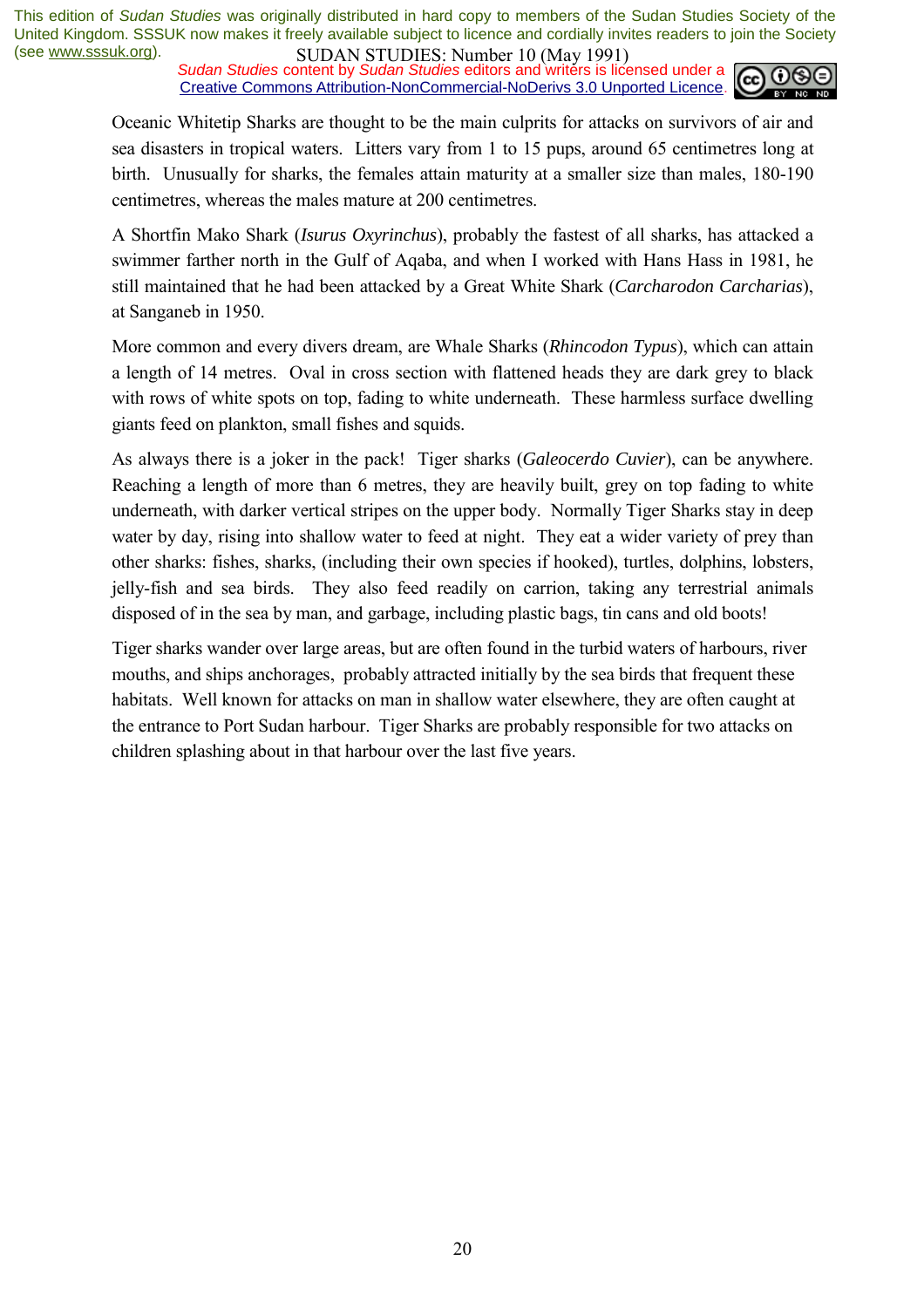**SUDAN STUDIES**: NUTTUBLE 10 (1949 1771)<br>Sudan Studies content by *Sudan Studies* editors and writers is licensed under a **co. 00** Creative Commons Attribution-NonCommercial-NoDerivs 3.0 Unported Licence.



### **THE 1990 WET SEASON IN SUDAN Mike Hulme**

**Climatic Research Unit** 

*School of Environmental Sciences, University of East Anglia, Norwich NR4 7TJ* 

Achieving food security in Sudan has proved very difficult. Despite nearly two decades of food planning, increasing numbers of people in Sudan face seasonal or permanent food insecurity. Although only one element in a complex set of environmental, institutional sod political constraints, drought is often the single most important contributory factors causing acute food security and eventually famine. Sudan has experienced a marked reduction of rainfall over the last two decades compared to the middle decades of the present century. The 1990 wet season has continued this pattern, and this brief note quantifies the magnitude of the drought and comments on the significance of the 1990 rainfall for future years.

Using monthly rainfall data from 26 stations in central Sudan an index of relative annual rainfall magnitude can be constructed back to 1900 (this is an update of the index previously shown in *Sudan Studies,* Nos. l, 6 and 8). The annual anomalies are calculated from the 1921- 80 average. Several features clearly stand out (see Figure). The relative wetness of the 1920s, 1930s, and 1950s and the dryness of the 1970s and the 1980s is a characteristic of recent climatic variability that central Sudan shares with the rest of the African Sahel. This interdecadal difference amounts to about a 30% reduction in annual rainfall, quite critical in a semi-slid region where annual rainfall only amounts to between 200 and 600mm and where rainfed cultivation is widespread. More specifically the graph shows the magnitude of the rainfall anomalies in individual years; 1984 has been the driest year on record, although this has been closely followed by the 1990 value. Indeed, only two years in the last 25 have received more rainfall than the 1921-80 average: 1978 and 1988 (1988, of course, was heavily influenced by the extraordinary storm over Khartoum on August 4/5; see Hulme and Trilsbach, 1989).

What has been the cause of this prolonged reduction in rainfall over central Sudan? One possibility is that changes in large-scale ocean temperatures have altered the intensity and penetration of the moist southwest monsoon. The last 20 years have seen a progressive warming (cooling) of the southern (northern) Atlantic Ocean, and recent work at the UK Met Office (Folland *et al.,* 1991) has shown how this may change the atmospheric circulation over the African Sahel. This begs the question, ëwhy have ocean temperatures changed in this way? One possibility is that the oceans have been responding to the progressive increase in atmospheric concentrations of greenhouse gases, the 'enhanced greenhouse effect'. Exactly what effect this will have on ocean circulation and temperature patterns remains unclear, but the sort of changes in Atlantic temperatures seen over the last two decades are not implausible.

Can rainfall in central Sudan be forecast? A forecast for seasonal rainfall in the Sahel is now issued around the end of May each year by the UK Met. Office. This uses the relationship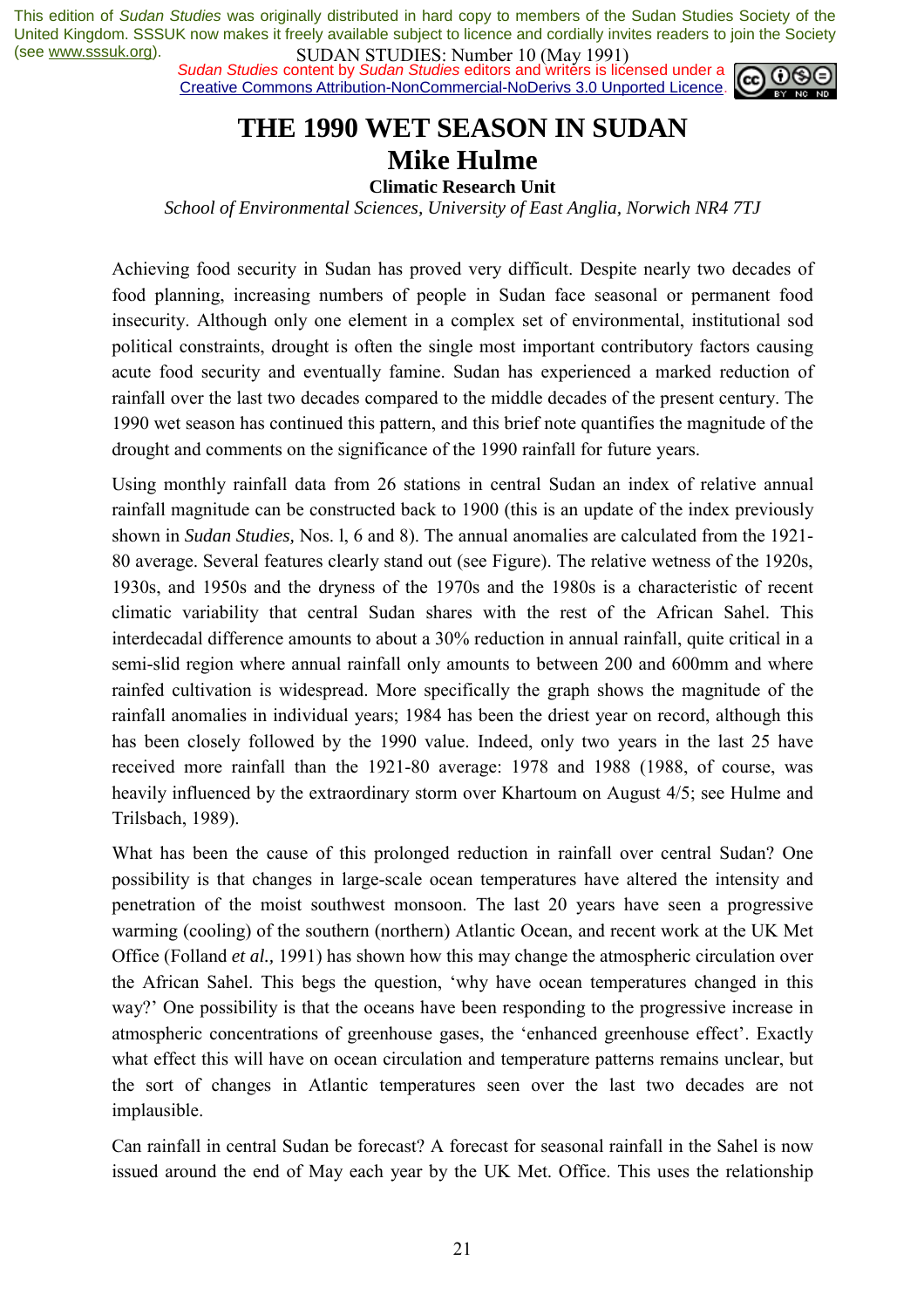*Sudan Studies* content by *Sudan Studies* editors and writers is licensed under a Creative Commons Attribution-NonCommercial-NoDerivs 3.0 Unported Licence.



between ocean temperatures and rainfall mentioned above. In 1990 the forecast was for an average to dry year, with Sudan drier than the West African Sahel. This east-west contrast duly occurred, although the extreme dryness of the wet season over Sudan was not anticipated. Nevertheless, there is premise that increasingly skilful seasonal forecasts can be prepared for regions like central Sudan. Whether such information would lead to improved management of resources and hence food security remains somewhat doubtful without institutional and political issues being simultaneously tackled (see Hulme *et al.,* 1991).

### Acknowledgement

A.B.Zahran of the Early Warning System of the Sudan Relief and Rehabilitation Commission in Khartoum is thanked for supplying the monthly rainfall data for 1990.

### References

Folland, C. K., Owen J. A., Ward, M. N., and Colman, W. (1991) "Prediction of seasonal rainfall in the Sahel region using empirical and dynamical methods" *J. of Forecasting*, 10, 21-56

Hulme M., Biot, Y., Borton, J., Buchanan-Smith, M., Davies, S., Folland, C. K., Nicholds N., Seddon, D. and Ward, M. N. (1991) "Seasonal rainfall forecasting for Africa Part II: application and impact assessment" *Int. J. of Env. Studies (A)* (In press)

Hulme. M. and Trilsbach. A. (1989) "The August 1988 storms over Khartoum: its climatology and impact" *Weather, 44, 82-90* 

### Figure caption

Annual rainfall index for central Sudan from 1900 to 1990. The index is based on 26 rainfall stations between 12º and 16º N in the semi-arid zone of the country. The index is relative to the 1921-80 average rainfall. The smooth line shows successive 10-year averages.

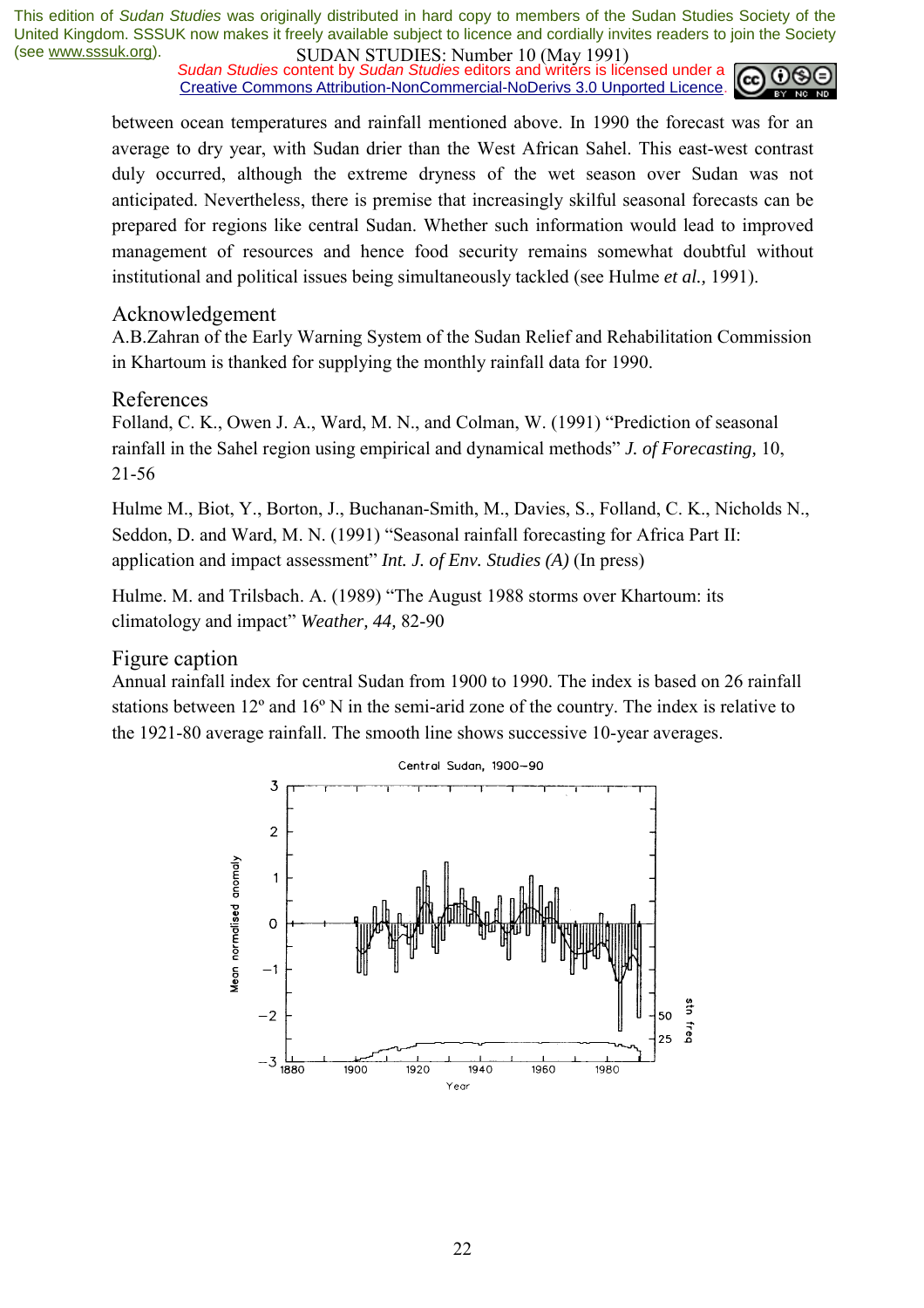**SUDAN STUDIES:** NUTTURE TO (1948) 1774, Sudan Studies content by *Sudan Studies* editors and writers is licensed under a **cell 00** Creative Commons Attribution-NonCommercial-NoDerivs 3.0 Unported Licence.



# **EARLIER FAMINES IN THE NORTHERN SUDAN**  BRIAN A. CARLISLE

The terrible famines that have gripped the Sudan in the last decade have not surprisingly attracted world-wide alarm and sympathy: but it is not really an entirely new problem as the inhabitants who live in the northern extremity of the northern Sudan are living in an inhospitable climate as the rains that sweep up Africa in the summer months only rarely reach them.

I was an Assistant District Commissioner in the Beja District from 1947 to 1951 and I was in charge of the district in the summer months when the D.C. was on his annual leave. The Beja District was large and frequent travelling by the District Officers was the order of the day to administer the district efficiently and fairly. I invariable trekked for more than 20 days a month, either by lorry or by saloon carriage along the railway line of by camel, of which I owned four. The first question one would ask on arriving at a sheikh's house, market place or police post was directed to the welfare of the local inhabitants, the outlook for the crops or the state of the grazing. 1947 was a dry year and the coastal area got none of its winter rains so as the summer approached in 1948 the food outlook was poor.

As I trekked round in May 1948 I was getting increased reports of hardship reported to me by the Sheikhs and I felt there was a call for some action. The Condominium Government had instituted for general use throughout all its offices a very efficient filing system so as a young and inexperienced A.D.C. one could repair to the files and see what one's predecessors had done in similar circumstances. The Beja District had had several famines in the last few years so there were precedents of how to put up your case to the province Headquarters and how the help should be channelled. In 1948 Relief Works were to be started in the disaster area with payment in grain. So communal work of likely long term use to the district had to be devised, foremen recruited and grain ordered from the Government's central store in Khartoum North. The worst effected area was around Musnar, a desolate railway station half-way between Haiya and Atbara and here work was provided to dig hafirs for water storage and to make small dams to catch the rains when they came.

We got through 1948 only having to institute Relief Works but the dry weather continued into 1949 and the hardship amongst the Northern Beja intensified and to ease the suffering more grain had to ordered from the Government store in Khartoum North to be distributed free to the people worst affected: such distribution was done through tribal channels since they knew their people and I never heard any complaints that any of the sheikhs had abused their position. During the summer we had a visit from one of the senior men from the Egyptian Red Crescent whom I took round the famine areas and he professed himself satisfied with the steps we had taken. The only other thing that I recall about his visit is my inability to find any of my senior Sudanese staff prepared to accompany him to the mosque on a Friday. Now forty years later Islam has returned to bite the educated classes.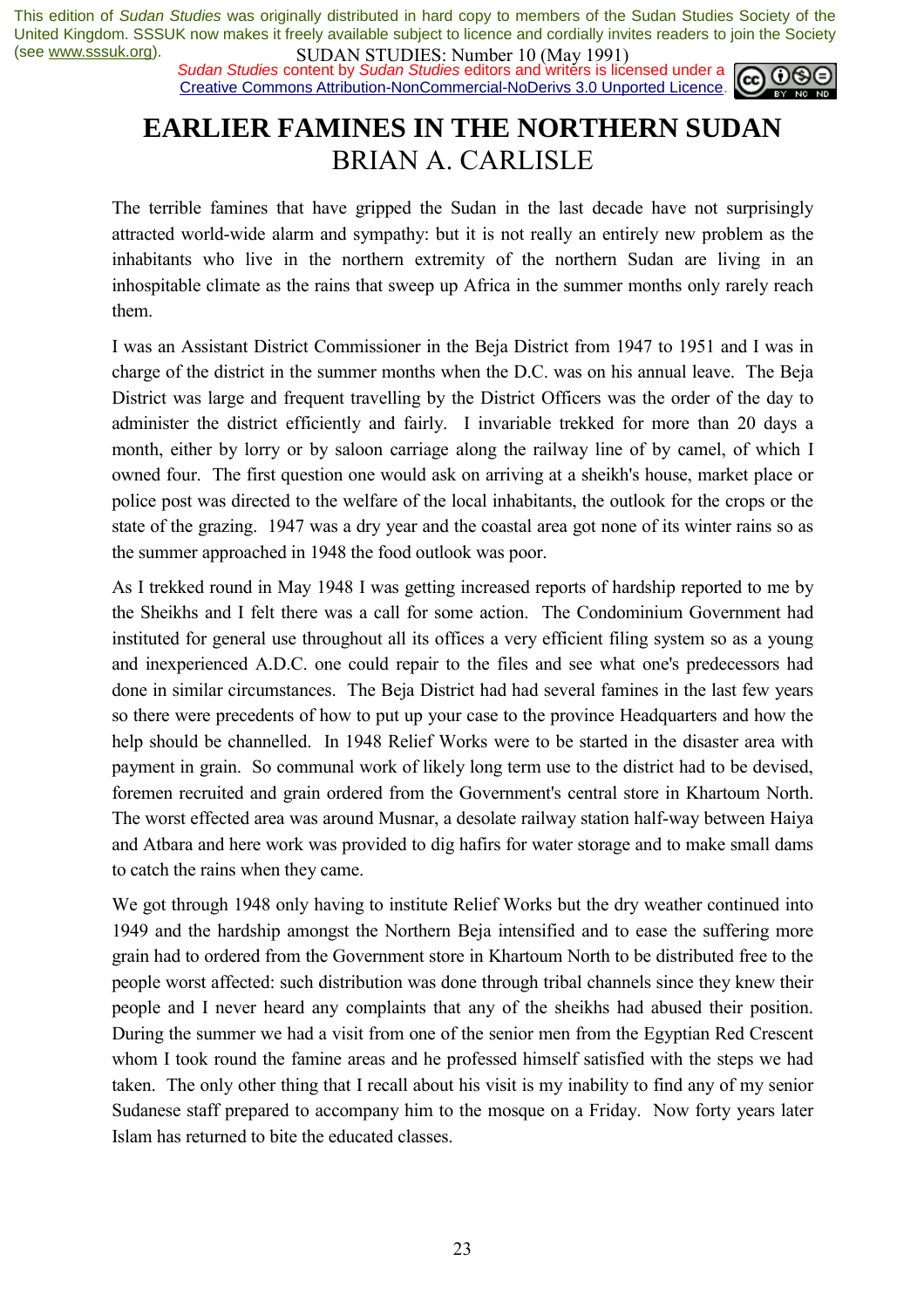**SUDAN STUDIES.** NUTTED IN (1948) 1771, Sudan Studies content by *Sudan Studies* editors and writers is licensed under a Creative Commons Attribution-NonCommercial-NoDerivs 3.0 Unported Licence.



Disturbed as we were by the continuing lack of rain in the northern part of the province I organised through provincial headquarters that some land should be set aside in the Gedaref rainbelt for 200 Beja cultivators who would move down there on an experimental basis. However come 1950 the rains came early and it rained and rained turning the desert into what I remember describing as the Sussex countryside. Throughout the district there were excellent crops and excellent grazing and the idea of moving the Beja southward to a wetter area came to nothing. So ended that particular famine: not more than 100,000 people had been affected and fortunately at that time the Central Government had reserves of grain to meet such an eventuality.

### **SOME RECENT PUBLICATIONS ON SUDAN**

The items in this listing have been provided by Mike Hulme of the Climatic Research Unit, University of East Anglia, and David N. Edwards of St. John's College, Cambridge. The editor appeals, as before, for any other contributions in this field.

Duffill, M. (1990) From emergency to social security in Sudan - Part I: the problem. *Disasters*, 14, 187-203.

Duffill, M. (1990) From emergency to social security in Sudan - Part II: the donor response. *Disasters*, 14.

El Arifi, S.A. (1988) Problems in planning extensive agricultural projects: The case of New Halfa, Sudan. *Applied Geography*, 8, 37-52.

Hulme, Mike (1988) The Tropical Easterly Jet and Sudan rainfall anomalies. *Climate Monitor*, 17, 122-33.

Nyamweru, C. (1989) New evidence for the former extent of the Nile drainage system. *Geogl. Jl.*, 155, 179-88.

Salih, M.A.M. (1990) Ecological stress and political coercion in the Sudan. *Disasters*, 14, 123- 31.

Slim, H. and Mitchell, J. (1990) Towards community managed relief: a case study from souther Sudan. *Disasters*, 14, 265-69.

Speece, M. (1989) Market performance of agricultural commodities in semi-arid South Kordofan, Sudan. *Geoforum*, 20, 409-26.

Wallach, B. (1989) Improving traditional grassland agriculture in Sudan. *The Geogl. Review*, 79, 143-60.

Woodruff, B.A. et al (1990) Disease surveillance and control after a flood: Khartoum, Sudan, 1988. *Disasters*, 14, 151-63.

Adams, W.Y. (1986) Ceramic Industries of Medieval Nubia. 2 vols. Univ. of Kentucky.

Caneva, I., (Ed.) (1988) El-Geili: The History of a Middle Nile Environment 7000 BC-AD 1500. *Cambridge Monograph in African Archaeology*, 29.